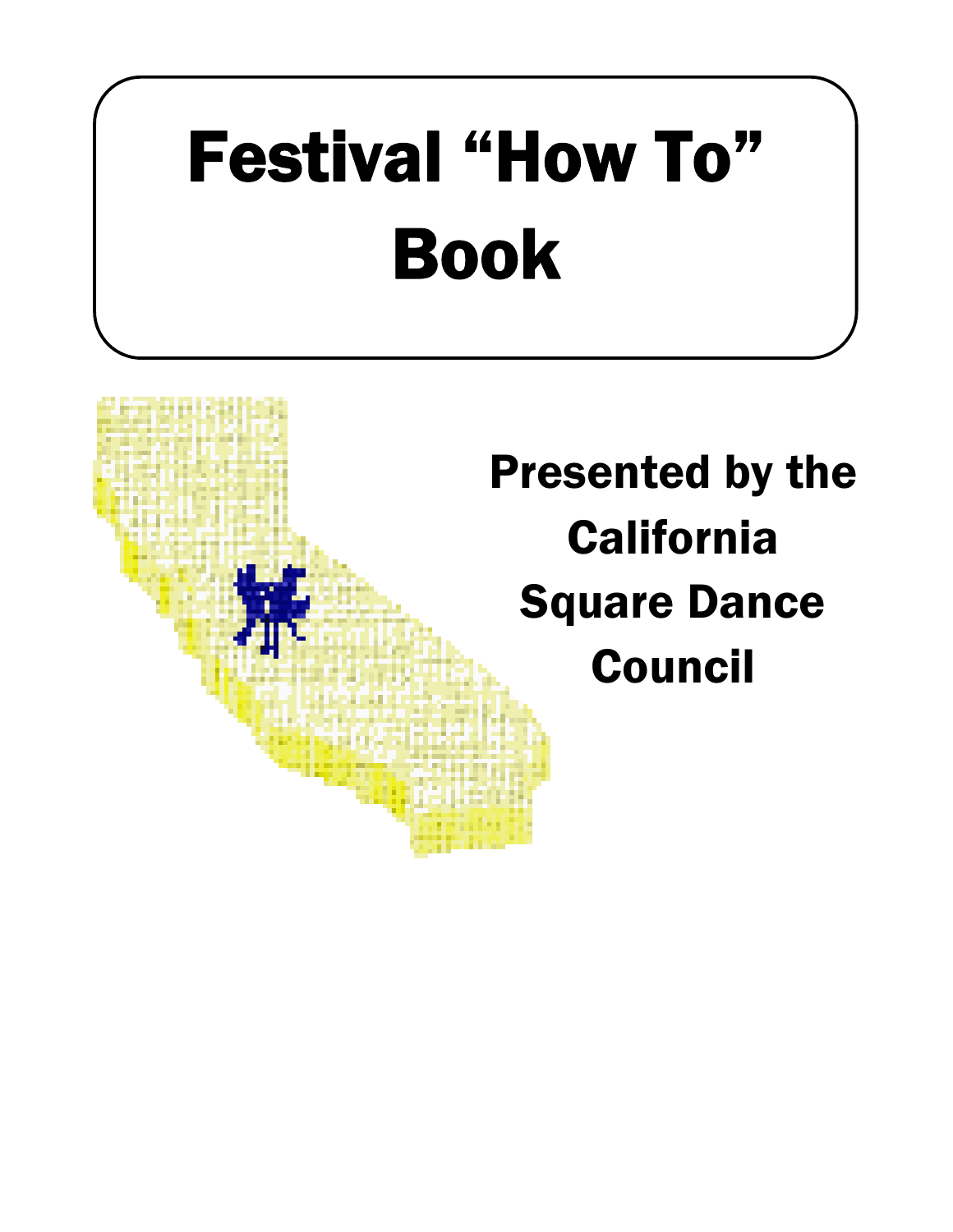# **TABLE OF CONTENTS**

| $\bullet$                                 |  |  |
|-------------------------------------------|--|--|
| $\bullet$                                 |  |  |
| $\bullet$                                 |  |  |
| $\bullet$                                 |  |  |
| Advertising<br>$\circ$                    |  |  |
| Publications<br>$\circ$                   |  |  |
| What is Happening Around You<br>$\circ$   |  |  |
| $\bullet$                                 |  |  |
| Staff<br>$\circ$                          |  |  |
| Programming<br>O                          |  |  |
| Contracts<br>$\circ$                      |  |  |
| <b>Hall Assignments</b><br>$\circ$        |  |  |
| $\bullet$                                 |  |  |
| <b>Types of Facilities</b><br>$\circ$     |  |  |
| Sound<br>$\circ$                          |  |  |
| Flooring<br>$\circ$                       |  |  |
|                                           |  |  |
| Grand March / Opening Ceremony<br>$\circ$ |  |  |
| <b>Educational Sessions</b><br>$\circ$    |  |  |
| Exhibitions<br>$\circ$                    |  |  |
| <b>Fashion Show</b><br>$\circ$            |  |  |
| Sewing Room<br>$\circ$                    |  |  |
|                                           |  |  |
| $\bullet$                                 |  |  |
| $\bullet$                                 |  |  |
| $\bullet$                                 |  |  |
|                                           |  |  |
| $\bullet$                                 |  |  |
| $\bullet$                                 |  |  |
|                                           |  |  |
|                                           |  |  |
|                                           |  |  |
|                                           |  |  |
| $\bullet$                                 |  |  |
| $\bullet$                                 |  |  |
| $\bullet$                                 |  |  |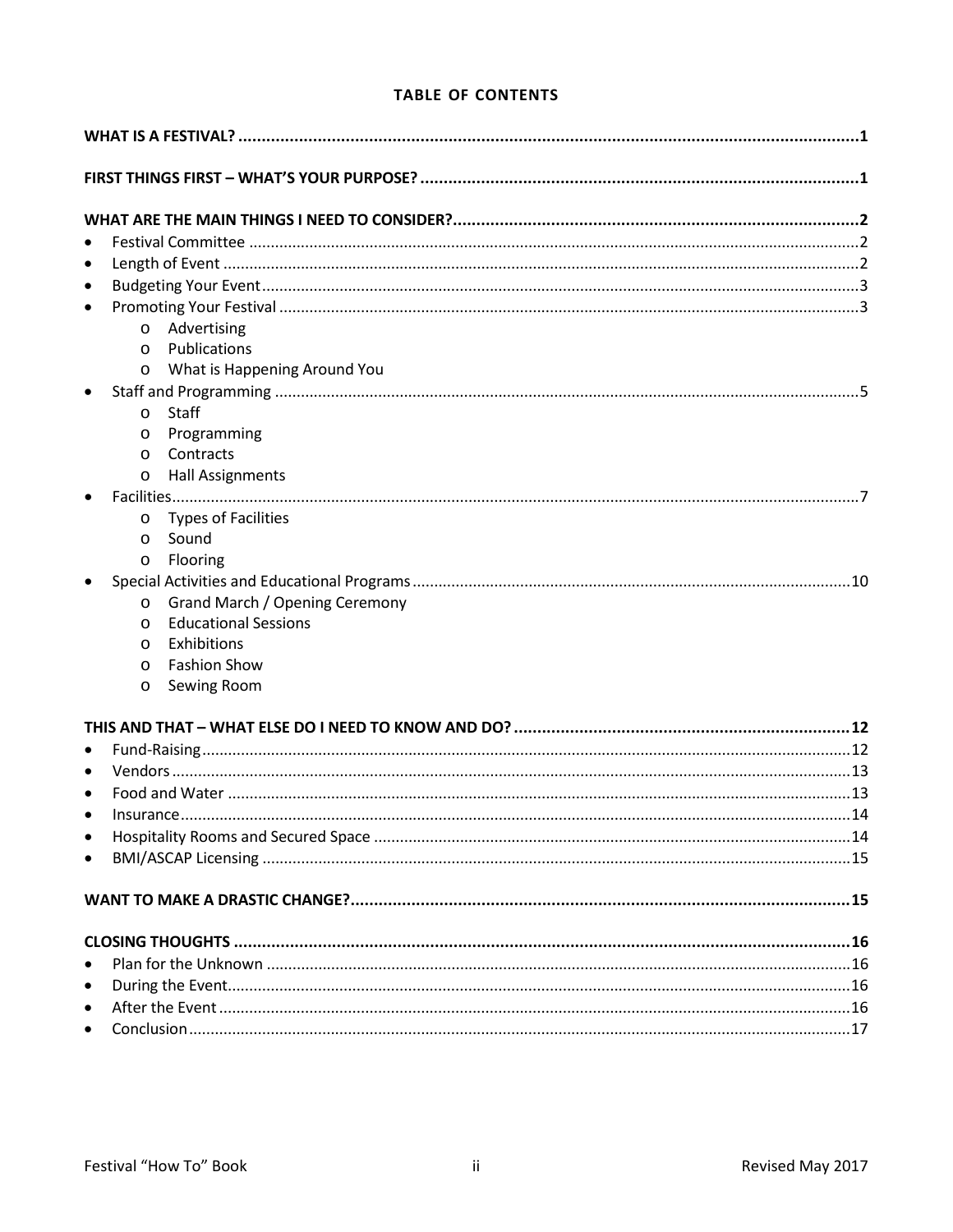# **WHAT IS A FESTIVAL?**

Generally, a "festival" is a multi-day dance event hosted by a state, regional, or local dance association. It is typically an annual event that serves to promote the organization, provide a fun time for local dancers, attract other dancers from out of the area, and raise income for the association.

## **FIRST THINGS FIRST - WHAT'S YOUR PURPOSE?**

Before you start to plan for a festival, you need to understand the purpose of your event. There are many different approaches that can be taken when planning a festival, depending on your purpose. Some possible purposes you may want to consider are:

- Providing income to the Association
- Providing for a FUN level dance for a range of dancers
- Providing a high level of dancing for a particular type or level of dancer
- Attracting dancers from out of your area
- Promoting your local callers to dancers outside your local area
- Supporting your local club callers
- Promoting Square Dancing to the general public

Your purpose should be decided by the organization that is sponsoring the festival - not by the chairman alone. If the chairman makes the decision and is not supported by the sponsoring organization, then there may be a lot of questioning and very little help. This is a critical area that few organizations want to take time to do correctly. If you have a set of guidelines that clearly specify the purpose of your festival (not some generic statement like "Support Square Dancing"), then you have a head start on focusing the organization. You can choose a few different areas and combine them, but they need to be prioritized so that all are working for the same goal. Be careful, in that some of the purposes are mutually exclusive and cannot be combined!

The purpose of your festival will drive your decisions as you plan your festival. If you choose "provide income" as your primary purpose, then you need to concentrate on making money - keep the costs down and the income high. Everything you do should be weighed against the cost of that item to determine the benefit it will have in gaining more income. Additionally, you need to think about what will attract enough dancers to meet your goal – is it big name callers or a specific level of dancing or a lot of variety? Conversely, if your desire is to provide a "FUN level dance", the opposite is true - you need to look at everything that you do in light of its enjoyment value to the dancers. Of course, there is some overlap - if the dancers don't enjoy themselves, they won't be back (and you lose money), but there are many different types of enjoyment that must be considered. If you look at your organization as a "service company" you can see the better the service, the better the return. Some extra service will be worth a little extra money, but if your prices are too high then dancers may go elsewhere.

Now that you have a specific purpose for your festival, you need to look at the type of program that will satisfy that purpose. Look at which type dancer you wish to please and the dancing they enjoy, then develop your program to please the majority of those dancers. In today's environment, don't be afraid to "downsize" the festival, but keep in mind the purpose of your event. A small festival can still be profitable and can provide an enjoyable weekend, if you concentrate on reducing the overhead for the festival.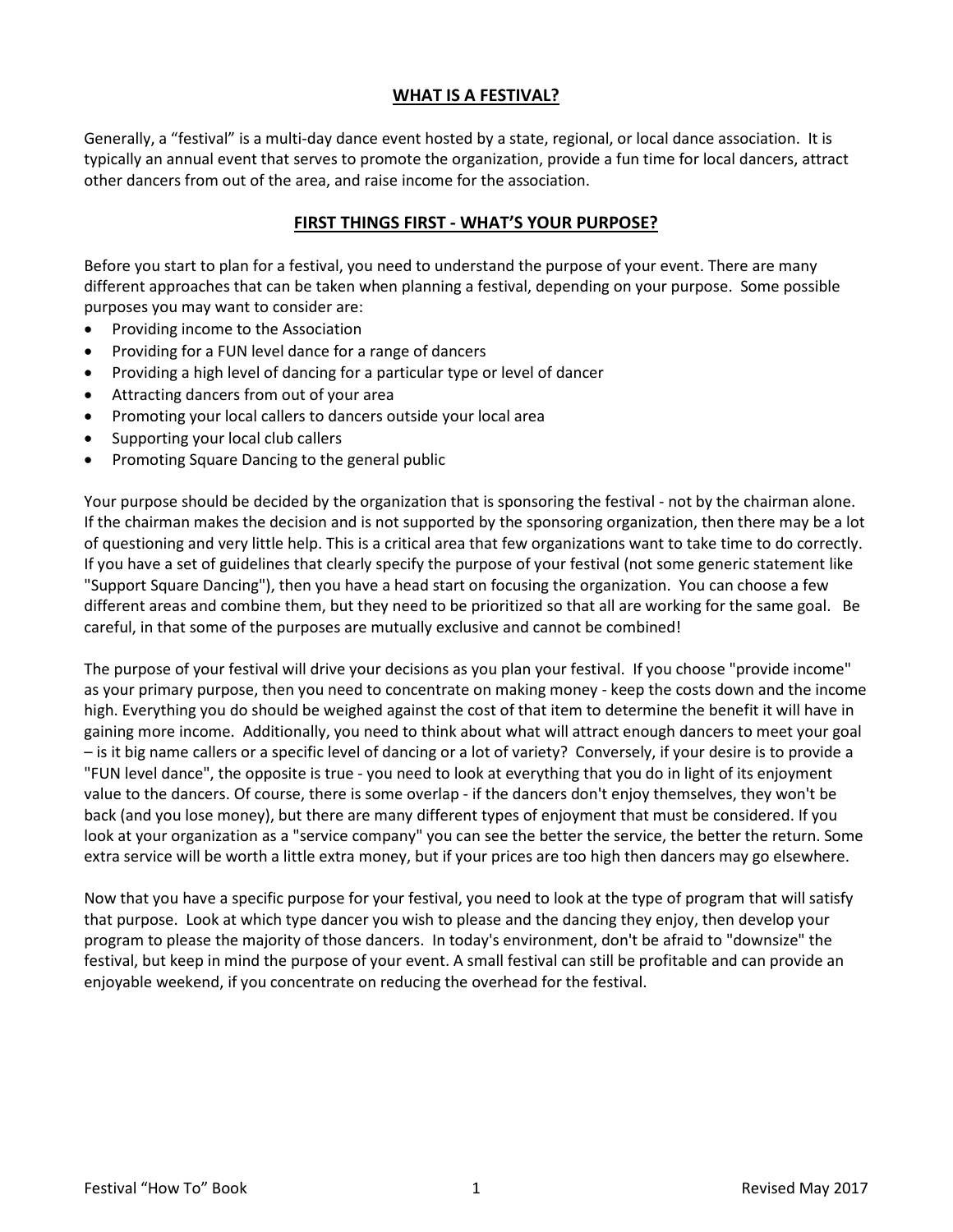# **WHAT ARE THE MAIN THINGS I NEED TO CONSIDER?**

## **FESTIVAL COMMITTEE**

All festivals need a good chairman supported by a dedicated and energetic committee. A good chairman will delegate responsibilities while maintaining the overall leadership and keeping in mind the "big picture" of the festival operations. The number of committee positions will depend in part on the complexity of your festival and the number of different activities you have planned. General committee categories include:

- 1. Publicity and Promotions: These are the folks responsible for coordinating the development and distribution of promotional materials such as flyers, display boards, media releases, social media posts, and the like. This committee might also be responsible for arranging visitations to other dances to distribute fliers and sell ribbons.
- 2. Programming: These are the people responsible for scheduling all the dance-related activities, including assigning callers and cuers to halls and time slots, determining sessions such as teaches or workshops, and allocating times for special activities such as educational programs or exhibitions.
- 3. Registration and Housing: These folks will handle registration (including pre-registration and door registration), identify and coordinate with a host hotel if applicable, and coordinate RV camping.
- 4. Facilities and Services: These people will allocate facility space and support any facility-related needs such as tables, chairs, and stages; oversee the sound contract and ensure communication with the sound contractors during the event; support communication across the committee and event venues (e.g., via cell phones or walkie-talkies); ensure there is water available at all times in each hall; and more. They may also be responsible for activities such as lost and found, first aid, and other related tasks.
- 5. Finance/Business: This includes your festival treasurer as well as other staff to support vendors, fund-raising activities such as raffles or silent auctions, and the like. Your treasurer and/or business chair will oversee all contracts under the supervision of the general chairman, and will coordinate reimbursements for expenses as well as payment for contracted staff and facilities.
- 6. Social and Special Events: These folks help add to the fun of the event by coordinating activities such as ceremonies (e.g., a Saturday night grand march and/or opening ceremony), educational panels, exhibitions, fashion show, and any other special events you might consider adding to your festival.

Remember that your committee members are all volunteers so honor their time by not meeting unnecessarily. Some festivals have an organizing and budgeting meeting a year or so in advance of their event, then meet in person or electronically every one to two months. Meetings may be more frequent as the event gets closer. It is important to maintain communication among the different committees. For example, the people responsible for vendors and those coordinating the educational programs need to communicate with the facilities chair regarding how their areas need to be set up, while the exhibition chair needs to coordinate with the sound staff to ensure appropriate equipment. While everyone doesn't need to know everything about the other committees (except, of course, the chairman), communication amongst committees is extremely helpful.

# **LENGTH OF EVENT**

While most festivals have traditionally been two to three day affairs (Friday evening / Saturday / Sunday morning), many associations are re-thinking this concept based on facility and staff costs, number of dancers, registration fees, and other considerations. The length of the event should be connected to your purpose and the interests and commitment of the dancers expected to attend. If the primary purpose is the enjoyment of the dancers, then talking with the anticipated attendees about how much dancing they expect to do and how much time they have to commit can help you determine the best length for your festival. If the purpose is to bring income into your association, then expenses vs. revenue is a primary consideration.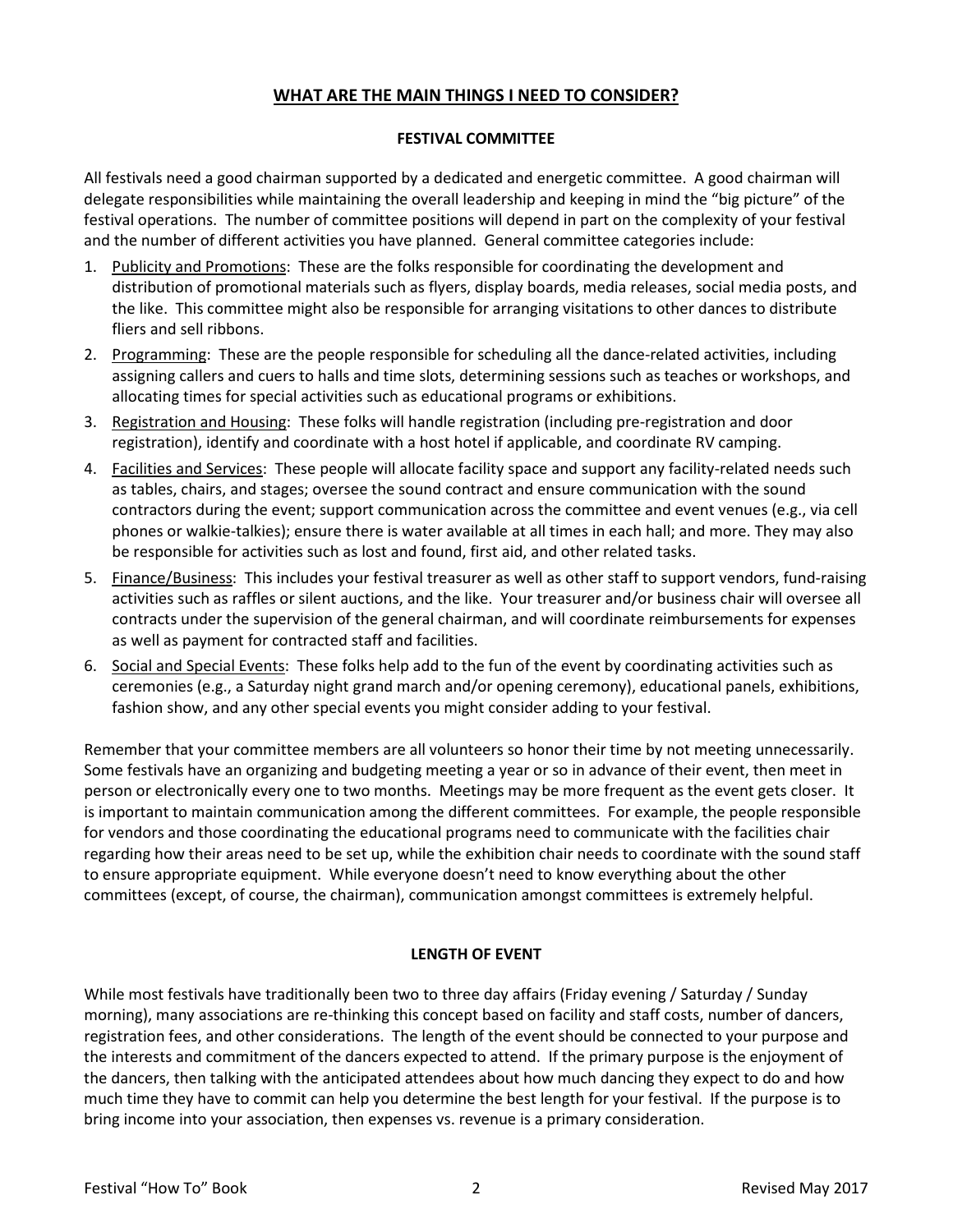#### **BUDGETING YOUR EVENT**

A budget is essential for a successful festival. While you can't anticipate every eventuality, you can project both income and expenses. Based on your purpose, consider:

| Facilities (halls, tables & chairs, flooring, RV parking<br><b>Registration Fees</b><br>$\bullet$<br>Advertising Sales (e.g., program book ads,<br>costs, etc.)<br>Staff: Callers & Cuers (contract costs plus any<br>advertising boards)<br>٠<br>compensation for hotel rooms, travel expenses,<br>Vendor Booth Rental<br>etc.)<br><b>RV Parking Fees</b><br>Publicity (flyers, ads, etc.)<br>Prize Ticket Sales or Auctions (e.g., raffle prizes,<br>ASCAP/BMI Fees<br>"split the pot" tickets, silent auctions) [NOTE:<br>٠<br>raffles, 50/50 drawings, and similar activities<br>Sound Contract<br>$\bullet$<br>should be reviewed under federal or state tax<br>First Aid (may be contracted or donated)<br>٠<br>guidelines to ensure they are legal as planned.]<br>Other Expenses such as Ribbons, Decorations,<br>٠ | Income Sources | <b>Major Expense Categories</b> |
|-----------------------------------------------------------------------------------------------------------------------------------------------------------------------------------------------------------------------------------------------------------------------------------------------------------------------------------------------------------------------------------------------------------------------------------------------------------------------------------------------------------------------------------------------------------------------------------------------------------------------------------------------------------------------------------------------------------------------------------------------------------------------------------------------------------------------------|----------------|---------------------------------|
|                                                                                                                                                                                                                                                                                                                                                                                                                                                                                                                                                                                                                                                                                                                                                                                                                             |                | Postage, Hospitality, etc.      |

Be realistic in developing your budget. Generally, under-estimate income and over-estimate expenses! Then, stick to your budget and track expenses through regular review. You must operate this as a business if you are going to succeed. Even if making money is a low priority, you don't want to break the organization. A good working budget will assist you and your committee on staying on track as questions arise. The budget is an extremely important guideline when a committee member approaches the chairman on what they can spend (e.g., do we have money for special signage? decorations?).

If possible, get budget documents from prior years to assist in developing your budget. This will help you estimate average expenditures per budget area, and may help you identify income or expense categories you may have missed. Look carefully at profitable years – what likely made them profitable? Likewise, look at years with a loss and think about what might have contributed to the loss - were there some unusual expenses, lower than anticipated attendance, etc.?

# **PROMOTING YOUR FESTIVAL**

Your festival is only as successful as the number of dancers who attend! Promotion is everyone's responsibility, whether on the festival committee or not. Talk it up, write it up, and talk it up some more! It's never too early and never too late to promote your event.

# **ADVERTISING**

The best advertisement is still "word of mouth". You need to have your committee visible in your local community and at neighboring festivals, and your promotional materials readily available. Carry a theme throughout your materials (such as specific colors, logo or picture, etc.); this will help to "brand" or provide recognition to your festival. Be sure to take a careful look at your material to assure that they give potential attendees the information they need –location, dates, registration costs, type of dancing, calling and cueing staff, hotel and RV arrangements, etc. Ask your contracted calling and cueing staff for photos and bios to include in your materials.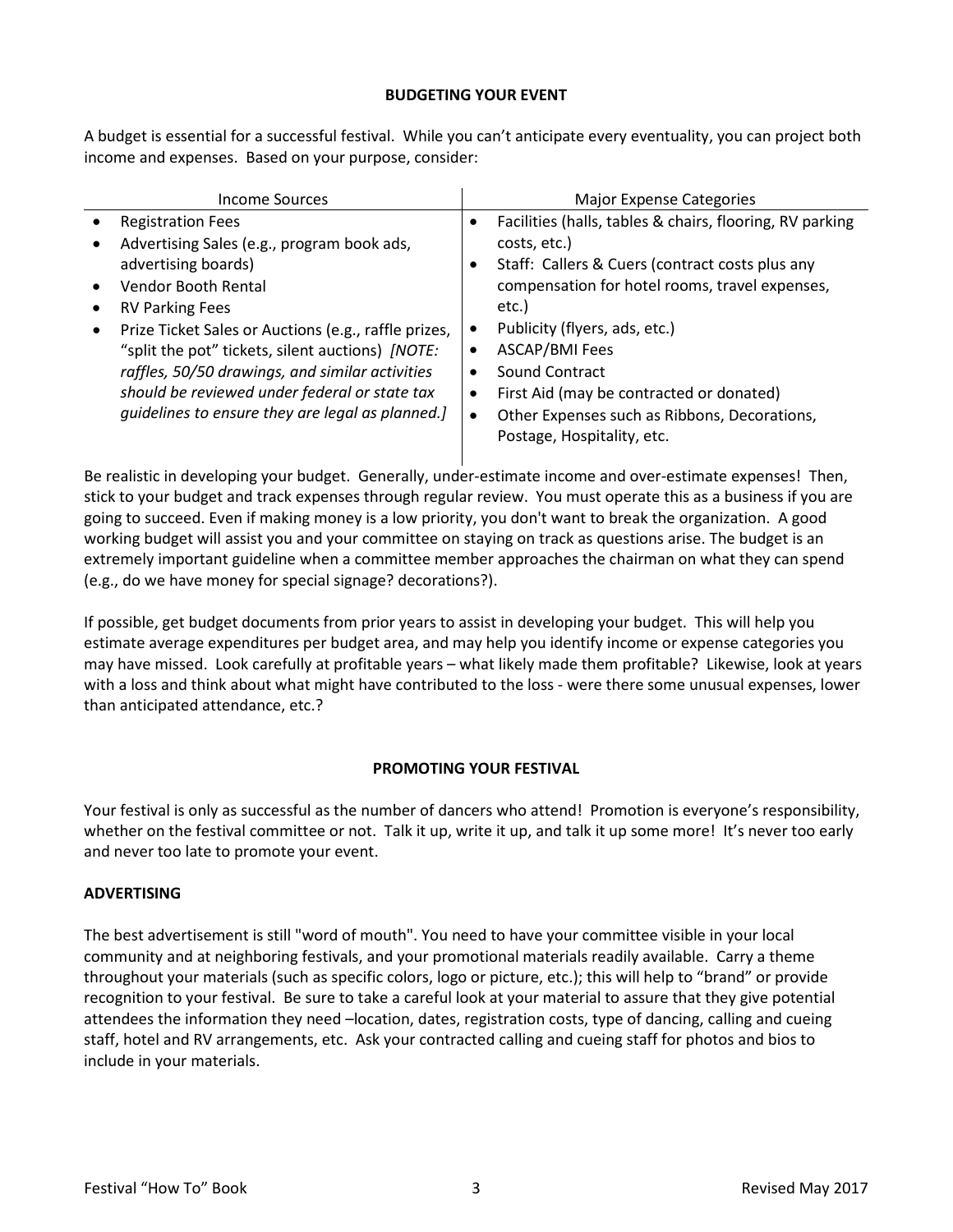Flyers, flyers, and more flyers:

- Print full and half page flyers as well as registration forms to distribute at local dances and at other festivals.
- Develop a network of dancers who are willing to assist with the distribution of flyers.
- Provide plenty of flyers to club and association leaders to put out at their activities.
- Provide flyers to your local callers and cuers as well as your featured staff.
- Ask local square dance shops and the vendors that are coming to your event if they will display your flyers.
- Keep a few folded flyers in your pocket ready to hand out when folks ask about the event.
- Distribute electronic versions of your flyers through club and association e-mail lists.

Display Board: Develop a promotional display board (such as a typical "science fair" tri-fold). Include your festival's date, location, calling and cueing staff, and any special activities. Take it to special dances and festivals around your region and state. Have plenty of registration forms to put on the table with your display. Don't forget to ask prior to assuming you can put up a board – some dances have limited space.

Registration Table: Request a table at special dances in your area as well as at other festivals around the state/region to sell registration ribbons. (Be sure to offer the same at your festival for others!)

Website: Create an inviting and informative website for your festival. Include all necessary details about location, calling and cueing staff, registration costs and timelines, hotel and RV options, etc. Add some photos of your facility and area attractions. Include registration forms to be printed and mailed or submitted electronically; offer online registration if you have the capability. Be sure to display the website address prominently in your print materials; consider including a QR code in this age of smart phones.

Press/media releases**:** Local media generally will not bring out additional dancers but is a great way to promote square dancing in general. Keep your press release short and to-the-point; be sure to include all the essential information about your event as well as any "hook" that might attract attention from your local media.

A few other promotional ideas include:

- Wear your festival outfit and/or your badge everywhere you dance this attracts inquiries about your event.
- Ask your local calling and cueing staff, as well as your featured staff, to announce your festival regularly at their dances. (And, of course, have your staff announce other upcoming festivals from the stage during your dances.)
- Provide tickets to your festival for other festivals to use as door prizes (fashion show or enhancement fund drawings).
- Purchase or trade ads in regional dance publications (see next section).
- Contact free online listings of dances and festivals and ask to have your festival included in their service (such as wheresthedance.com).
- Try some GIMMICKS, such as a mascot that can be readily associated with the festival or a fun activity such as a scavenger hunt or car rally.

#### **PUBLICATIONS**

There are a number of square dance-related publications that can help you promote your event, some for free and some at a fee. The California Square Dance Council has a list of approved publications that will sell you advertising space for your festival. Contact each publication for current ad prices and policy on inserting flyers. Some publications may trade ad space in their publication for an ad of similar value for their festival in your local publication. Some publications will insert your flyers into their publications for a small fee. Flyers in the center of a publication or on the back cover have high visibility and may only cost a little more.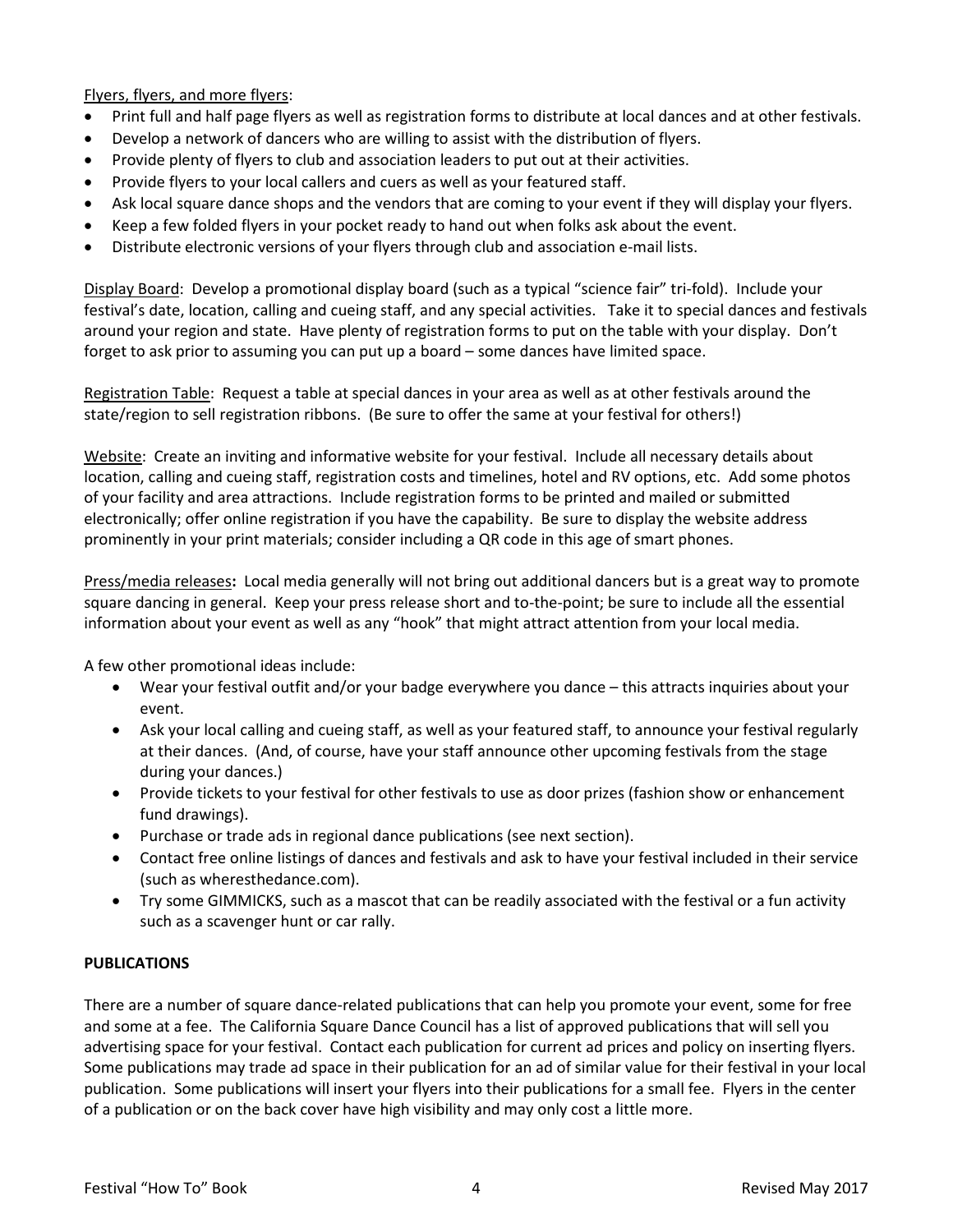## **WHAT IS HAPPENING AROUND YOU?**

There are many festivals around the state and even in nearby states that can affect your event. Some are sponsored by other state-affiliated associations, others by local clubs or other organizations, and some are caller-run festivals. There is an annual Festival Calendar published on the California Square Dance Council website [\(www.squaredance.org\)](http://www.squaredance.org/) and distributed to each affiliate. It lists each festival or anniversary dance sponsored by a Council-affiliated association, including the date, location, calling and cueing staff, and contact information. Other good sources of festival information include websites such as Where's the Dance [\(www.wheresthedance.com\)](http://www.wheresthedance.com/).

These other festivals can help or hinder your event, depending on when they are scheduled, their featured staff, the nature of their facility, and other considerations. It is generally best to not schedule your festival on top of a similar event, particularly one in close proximity, as likely both will suffer.

Use other festivals to support your own event by:

- Displaying a promotional display board (such as a typical "science fair" tri-fold) that includes your festival's date, location, calling and cueing staff, and any special activities. Have plenty of registration forms to put on the table with your display.
- Requesting a table or booth at special dances in your area as well as at other festivals around the state/region to sell registration ribbons. (Be sure to offer the same at your festival for others!)
- Checking on featured callers and cuers procured by other festivals. Even the most popular callers and cuers can be "over-exposed" if calling at too many festivals or dances within an area or a specific time frame.

#### **STAFF AND PROGRAMMING**

#### **CALLING AND CUEING STAFF**

The type and quality of callers and cuers you choose depends again on your festival's purpose. While many festivals try to include one or more "outside" callers, remember that a "local" caller to you may be a "festival" caller to a dancer from outside of your area. You must decide who will draw from your area and surrounding areas. Some associations have developed Caller / Cuer Procurement Committees to work on staffing for future festivals. Others develop their festival committee in sufficient time to choose their own staff. Remember that many callers and cuers book three to four years in advance, so the sooner you decide on your staff the better chance you have to get your preferred callers and cuers.

Other considerations when choosing your staff:

- If using three or more callers, consider using different cost levels of callers (possibly a "1" and "2" who would be a larger draw and might require higher contract fees, and then a "3" that would be lower price range). Be sure to consider all aspects of the cost including their fee as well as any provisions you make for travel arrangements, hotel accommodations, etc.
- Vet your callers and cuers. Don't assume everyone can call or cue at all the levels you are offering. Ask for references from other festivals – did they show up on time, did dancers enjoy dancing to them, what level(s) were they most comfortable calling, etc.
- Ask your callers and cuers who they prefer to work with. A good chemistry amongst the staff will lead to a more enjoyable festival for the dancers.
- Check with the other associations and regional festivals to see who they have for callers and cuers. Too much overlap may not be good even if the callers are excellent.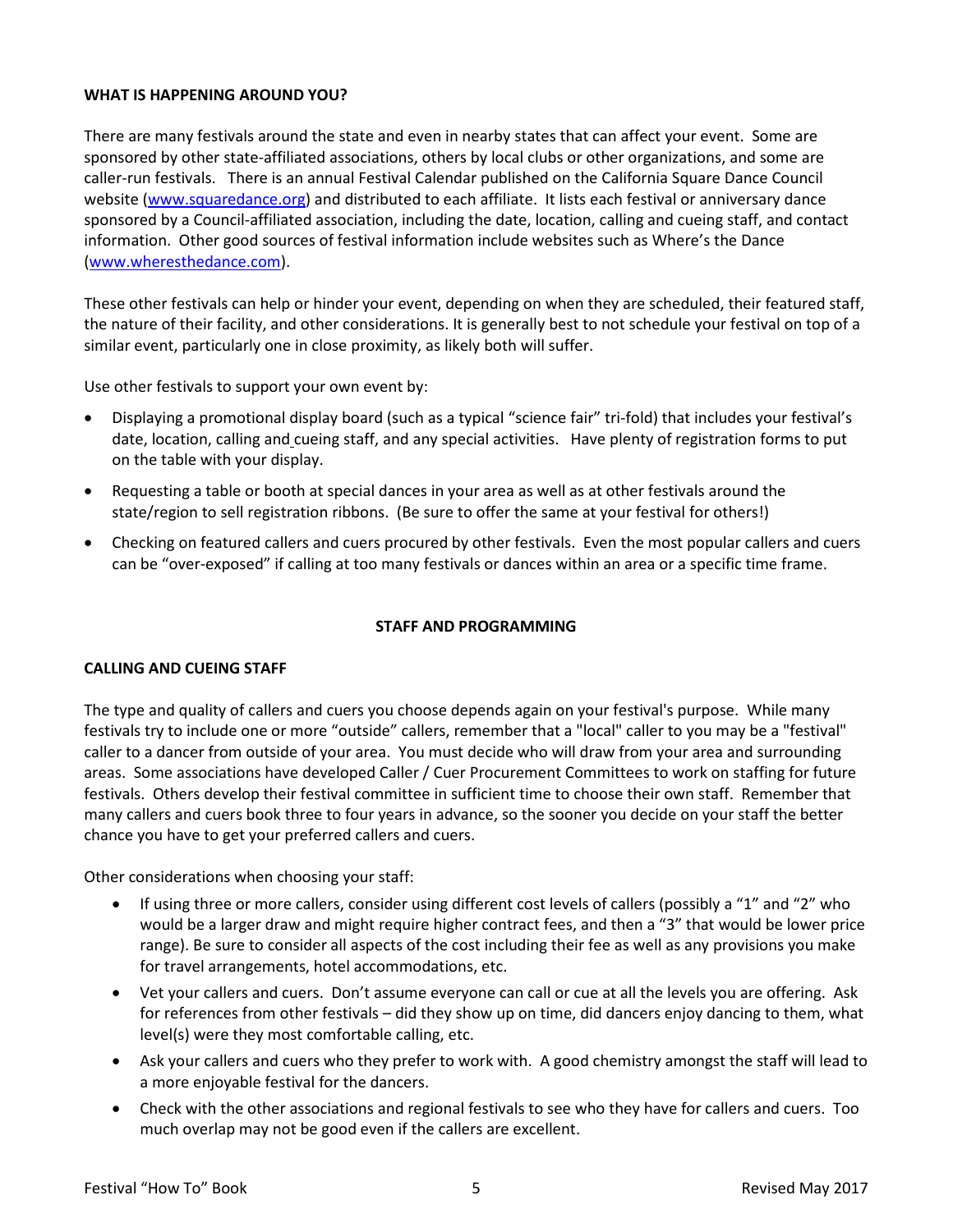# **CONTRACTS**

Carefully consider what you put into your staff contracts. The contract should include the main fee as well as any additional items you are offering (such as hotel rooms or travel reimbursement). The contract may provide an estimated number of hours you are asking the staff to call/cue but be careful not to limit yourself. You should have a clause in the contract that allows either party to terminate the contract within some designated period of time before the event (usually anywhere from 30 to 90 days). This allows you to renegotiate contracts or eliminate personnel as the need arises. There should also be a space on the contract where caller/cuer puts his/her BMI / ASCAP license number.

Other considerations when preparing your contracts:

- Be specific regarding any terms related to travel arrangements. For example, is it only one airfare or two (especially when dealing with round dance cuers); must they book their flight early enough to take advantage of advanced fares; what city are you anticipating them to fly out of and/or into; is car rental included, etc.
- If you want your calling and cueing staff to arrive by a specific time and/or not to leave before a specific time, be sure to state it in the contract.
- If you are concerned about your staff calling or cueing in close proximity to your event, you may include a clause in your contract that they not call within so many miles for a set number of days prior to or after your event.
- Be sure that any special needs or requirements are defined in the contract, and not left to recollection of a conversation.

#### **PROGRAMMING**

You need to have an idea of the numbers of each dancer type (e.g., square, round, contra, clogging) and level (e.g., mainstream/plus/advanced, Phase 2-3 rounds vs. Phase 4-6 rounds) that may attend your festival. If possible, review data from prior years not only on overall attendance, but on hall attendance at different times during the festival. (If your festival has not previously collected this information, check with other festivals and consider collecting it for the future.) Assess the cost of each potential hall to determine how many and which ones you can afford to support.

Consider when certain types of dancers are most likely to show up. For example, will mainstream or plus dancers come at 10:00 A.M. Saturday morning for a regular session or would that be a better time for a workshop or round dance teach? Will you have enough dancers for an after party? Should you combine halls/levels for Sunday morning? In programming your staff, consider:

- How much you expect each one to call/cue across the days of the festival.
- Which level(s) each one is best suited to call or cue (e.g., some callers may excel at mainstream and plus but be less comfortable at advanced; some cuers may attract higher level round dancers while others are best with phase 2-3).
- Which callers you might want to pair up for some sessions, and with whom they are most comfortable being on a program. Callers have different types of charisma or stage presence; some "play well" with others while others may not really "jell" with one another.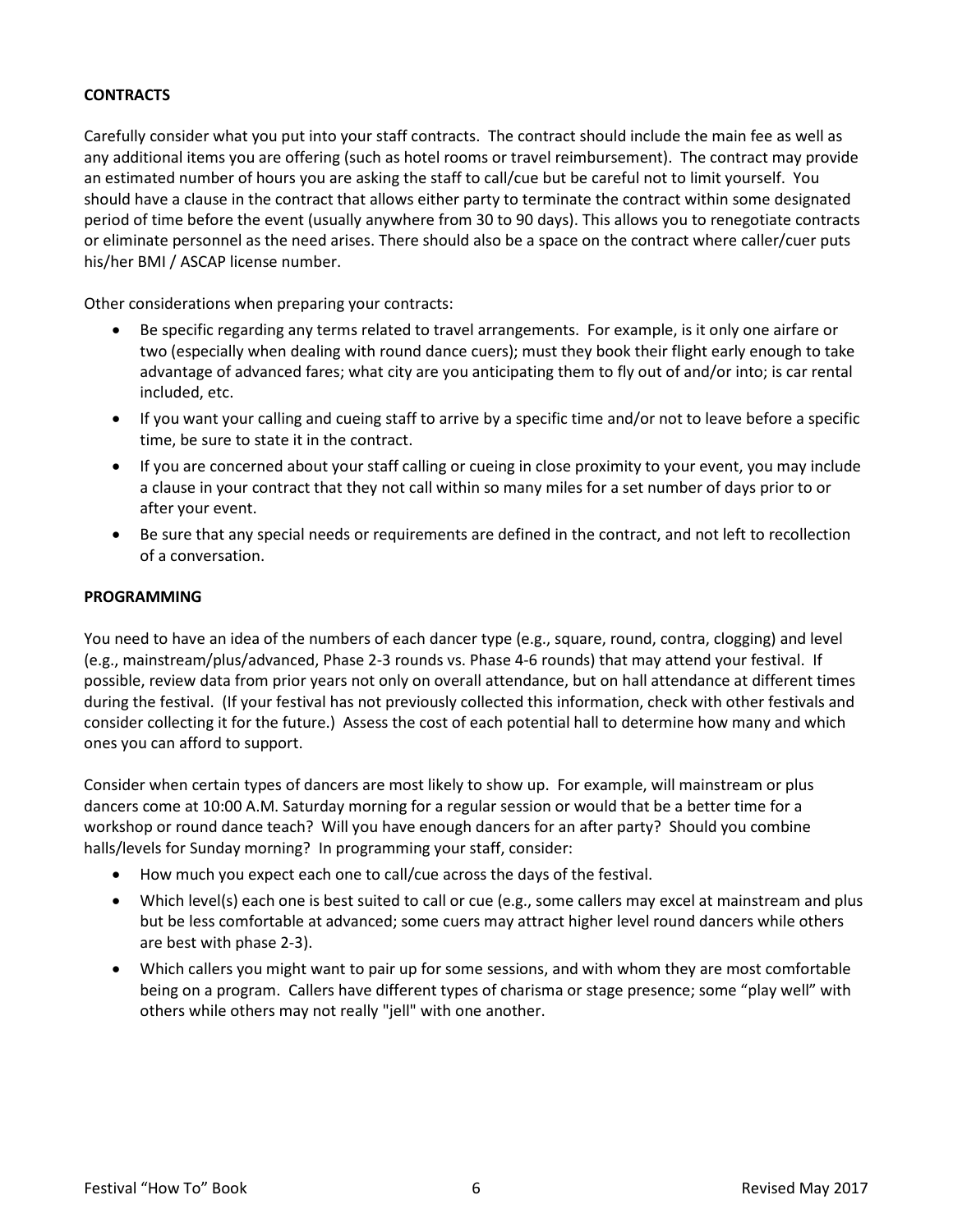## **FACILITIES**

# **TYPES OF FACILITIES**

Procuring an appropriate facility for a reasonable cost is sometimes one of the greatest challenges for an organization sponsoring a festival. You will need to balance the number of halls / amount of space you need with the costs to rent the facility (including costs for halls, tables / chairs, flooring, RV parking spaces, and so on). You will need a separate hall or area for each type and level of dancing (e.g., advanced, plus, mainstream, rounds, handicapables), an area for registration, a hall or area for vendors if you have them, and smaller rooms for hospitality and security (caller/cuer equipment, treasurer). You may also need to designate areas (either within dance halls or in separate rooms) for activities such as a fashion show, exhibitions, or educational programs. Don't forget about areas or tables for flyers and promotional displays from other associations and events. Some of the places you might consider include:

**FAIRGROUNDS**: Fairgrounds usually have several large halls available as well as plentiful parking and even RV facilities. Rental prices vary since each fairground is an individual organization and their taxes and costs are different. Charges may include hall rental, table and chair rental, stage rental, custodial services, security services, and so on. Make sure that you obtain a list of their standard charges before you begin negotiations. You may also want to check with other events that have used the facility to see what they have paid. Most fairground halls have concrete floors; some are in better shape for dancing than others, so be sure to look at each hall you are considering renting.

**HOTELS**: If you are thinking of holding your festival in a hotel, there are a few things that you should investigate. First, check many hotels for the number and size of halls, and the associated costs for each; type of flooring (many hotel halls are carpeted or have only a small dance floor); whether the hotel will "bundle" hotel rooms with hall rental for more reasonable rates and/or block hotel rooms at a special rate for dancers who stay at the hotel. Check with the local Convention & Visitors' Bureau – sometimes they have a process to solicit bids from hotels based on your specifications. Also, check on parking costs – if parking is not free, the management may be willing to give your dancers a special daily or weekend rate. Finally, consider where you will put RV's – is there a nearby facility, preferably within walking distance, or can you recommend local campgrounds?

**PARK AND RECREATION FACILITIES, COMMUNITY CENTERS, AND THE LIKE**: Many festivals, especially smaller ones, have been able to use local park and recreation facilities, community centers, or senior centers. They may have fewer halls (e.g., only 2-3 of sufficient size), but may also have very reasonable rental rates especially for non-profit organizations.

No matter which facility you choose:

- Be sure you understand the facility contracts completely: what is included, what is not included, what are you responsible for, and any special considerations. When in doubt ask!
- Make sure everything you discuss verbally is included in writing. Management often changes and new staff may not know or agree to items you discussed previously.
- Check in with your facility often to identify any changes in staff and monitor any changes in the facility itself (e.g., needed maintenance, planned renovations, etc.)
- Ask whether the facility is likely to double book other events on the grounds, and how that might affect your festival. Noise, traffic, and security are all areas to consider.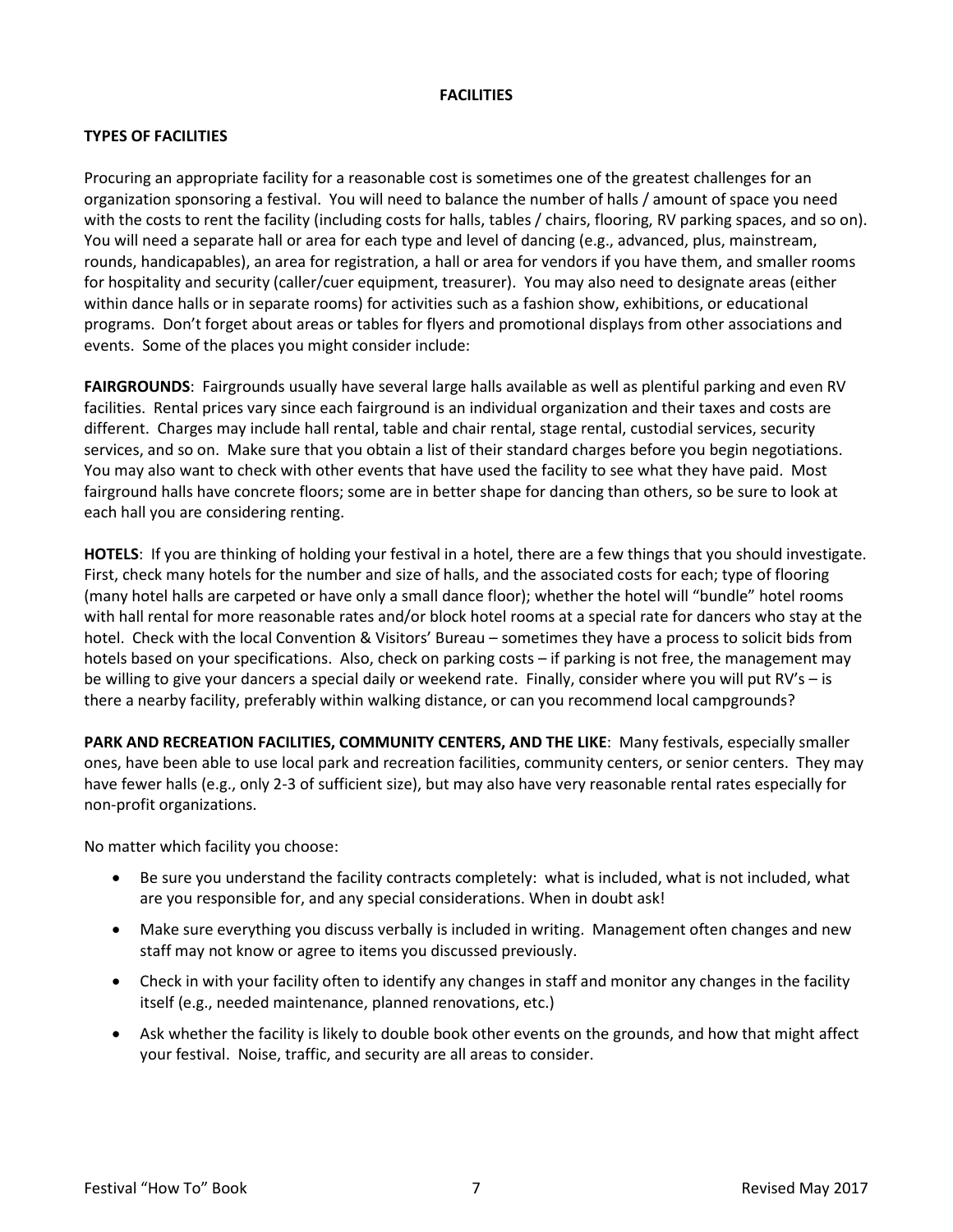# **SOUND**

Good sound is essential for good dancing – if dancers can't hear clearly, then squares break down and dancing is no fun. Most festivals contract with a sound vendor experienced with square and round dance events. Contractors may be individuals or organizations; some Caller and Cuer Associations may also do sound contracting for dance events. Make sure your sound contract specifies the number, size, and layout of halls to be "sounded"; the anticipated number of dancers or squares in each hall; the hours for dancing in each hall; setup and break-down times; any special equipment to be provided such as hearing enhancement; and any special provisions for the contractor such as registration ribbons, hotel rooms, or RV parking. You may also wish to include what you require and expect as response time should sound issues arise during the event. Finally, make sure you have cell phone or walkie-talkie communication with your sound staff throughout the event so any issues can be addressed promptly.

# **FLOORING**

Another major consideration associated with the facility is the type of flooring. For many dancers, the quality of the floor can make or break the event. Dancers with tired, hurting feet from dancing on concrete, or twisted ankles or knees from a sticky floor, are not happy festival attendees! There are many types of floors available at the various facilities used for these events. You need to evaluate each floor type for the various dancing activities at your event (e.g., square dancing, round dancing, clogging, etc.). Generally, the round dance program enjoys a little slicker floor than the square dancers and the square dancers can handle a stickier floor than the round dancers; the cloggers do not want it very slippery at all! Check with your program chairman as to the requirements of the floors for the events being planned.

**Concrete**: Most fairgrounds (and many other facilities) still have concrete floors that are quite suitable for our activity. You need to check on the slickness of the concrete. If the floors have been polished and waxed, they can be too slick and are dangerous. If they are too rough, they are not good dance floors and can actually tear up shoes quite rapidly. Also, be on the lookout for large cracks, electrical connections and other items in the floors that could be tripping hazards. Some have used duct tape to cover them, and this works to a point, but duct tape is also somewhat of a tripping hazard since it is much coarser than concrete. You might try the Wrestling Mat Tape (mentioned below in Hardwood Covering). Again, checking with the management in advance will give you a better idea of the options you have.

**Wood**: If you are lucky enough to have wood floors, congratulations! Dancers generally love hardwood surfaces. However, make sure you check on the maintenance of the floor. There is nothing worse than a beautiful wood floor that is so dirty and sticky it is not suitable for dancing. Verify that the floor will be clean, waxed and not coated with the sticky plastic coating that some locations use. Here again, the surface should be smooth but not too slick! Make sure the management knows what you need and check it out well before the event. Good wood floors are such a plus for square and round dancing that, if you are fortunate to have this at your venue, be sure to include this information in your promotional materials.

**Swiss Trax Flooring**: Swiss Trax (or similar) floor panels have become increasingly popular. They provide a cushioned floor with a good dancing surface. The individual pieces are 12" squares that are connected together into 3' x 3' squares. These larger squares are stacked together in pallets. The flooring is relatively easy to lay down and can be adapted to fit any size room. It can be laid over concrete or carpet. Edging pieces are available if the floor is not laid wall to wall. A good source in California and other Southwest states is Swiss Trax Flooring, based in Las Vegas, NV and Indio, CA. They will usually provide a special rate for square dancers. The flooring can be picked up from them or shipped to your facility.

**Hardwood Covering**: Another method that has been used to cover carpet is hardwood 4' x 8' panels. The panels can be purchased from a local wood store and delivered to the festival site. Your organization can lay the wood and tape the panels together. Some of the lessons learned are shared below: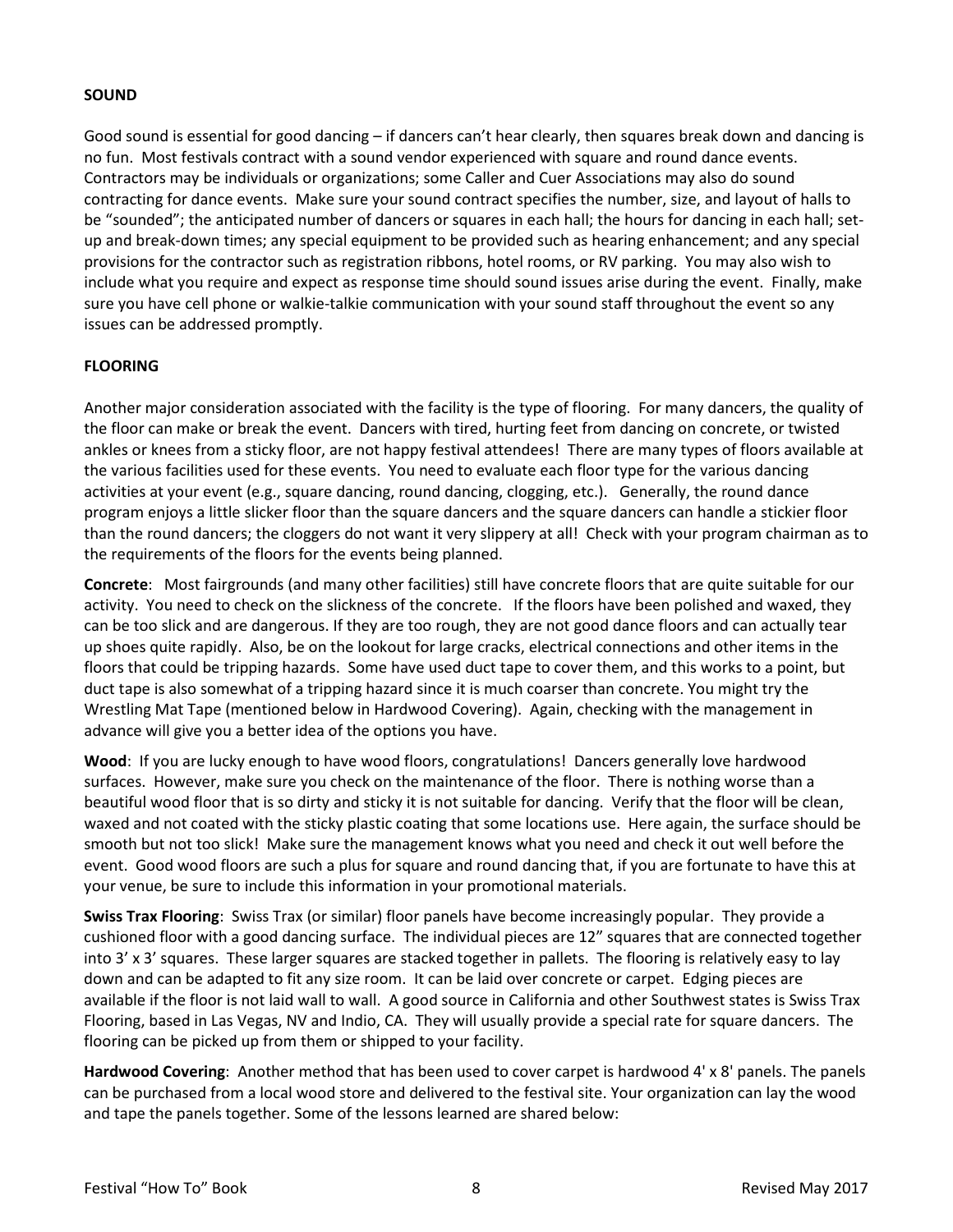- There are several types of wood that can be purchased: hardwood panels in thickness of 1/8" or 1/4", and tempered or high tempered. If you are planning to use the wood again, the 1/4' high tempered hardwood is recommended. The thinner pieces may break more easily (especially on uneven floors), and the low tempered hardwood does not withstand the heavy traffic of dancing nor the removal of tape.
- The tape used is the most crucial item. It is "Wrestling Mat Tape" and is a 4" vinyl tape with good adhesive that will not tear and roll when it is punctured.
- If the carpet does not have long pile, put a piece of plastic (Visquine) between the wood and the carpet. The wood floor will tend to move with the direction of the pile. Sometimes it will move up to three feet during a three-day festival because of the dance motion and pile interaction with the wood. The movement of this wood will happen no matter what you try to do to stop it. Other pieces of wood as well as chairs have been damaged when in the way of the moving wood. So, put a barrier between the wood and carpet or allow sufficient movement area around the floor.
- Use a "herring bone" pattern to layout the floor leaving space around the edges of the room. Make sure that the edges of the wood panels line up across the floor. Even though the tape is good, the wood is stronger and it should break up the separation forces.
- Leave enough room between pieces of the wood for minor expansion (about 1/4"). The wood will expand with the higher humidity of the dancers and if they are too close together, the floor will buckle. Also, store the wood in the same environment as the dancing area (e.g., if the room is air conditioned, store the wood in air conditioning to get the humidity out of it).
- If the wood is being delivered to the dance location, allow a few days for the wood to settle and be conditioned. Most lumber stores place the hardwood on two 2x4's so that it can easily be lifted with a forklift. This means that the wood will warp slightly and need time to lie flat so that the warping will settle out. Otherwise, it is quite difficult to lay the floor, and much more movement of the floor will take place after it is laid, which is always a problem.

**Parquet Floor Covering**: Commercial wood floors normally are 3' x 3' sections that slide together and lock with a set screw. They are very nice when done correctly, but can be a headache when short cuts are taken. First, remember that facilities do not understand our concept of "wall to wall" dancing. They normally will set tables or chairs around a floor, and you lose three to four feet all around the hall. They also do not understand our "High Energy" dancing and will not always lock the sections together. Sometimes the locking screws break and they don't repair them, or perhaps they do not schedule enough time to install the floor correctly. You also need to assure that the edgings are installed, especially in high traffic areas. These edgings are the wedges that keep people from tripping as they go from carpet to wood. As mentioned earlier, talk carefully with the maintenance department and determine when the floor is being installed, how it is to be done, and then assign someone to check it periodically through the weekend. If you plan to rent a floor, the same concerns need to be addressed.

There are many products that can be used to "speed-up" a floor, including wax flakes, soap, corn meal, and other commercial products. It is suggested that these items be used in test locations before being applied to the whole floor as their results may be slicker than anticipated or of little use, depending on the floor that you are trying to correct. Be sure to obtain permission from the management of the facility to use a product on their floors; by not obtaining prior approval, you may find yourself responsible for payment of a refinishing job after the dance! The best results come from working with the management of the center before your event to test the floor and discuss the problems with their maintenance department to see if they can correct the problem. Sometimes they try too hard and you may find the problem reversed – from too sticky to too slick. Trial and error is the best method, so set up a time well in advance of the event to discuss, test, and re-test.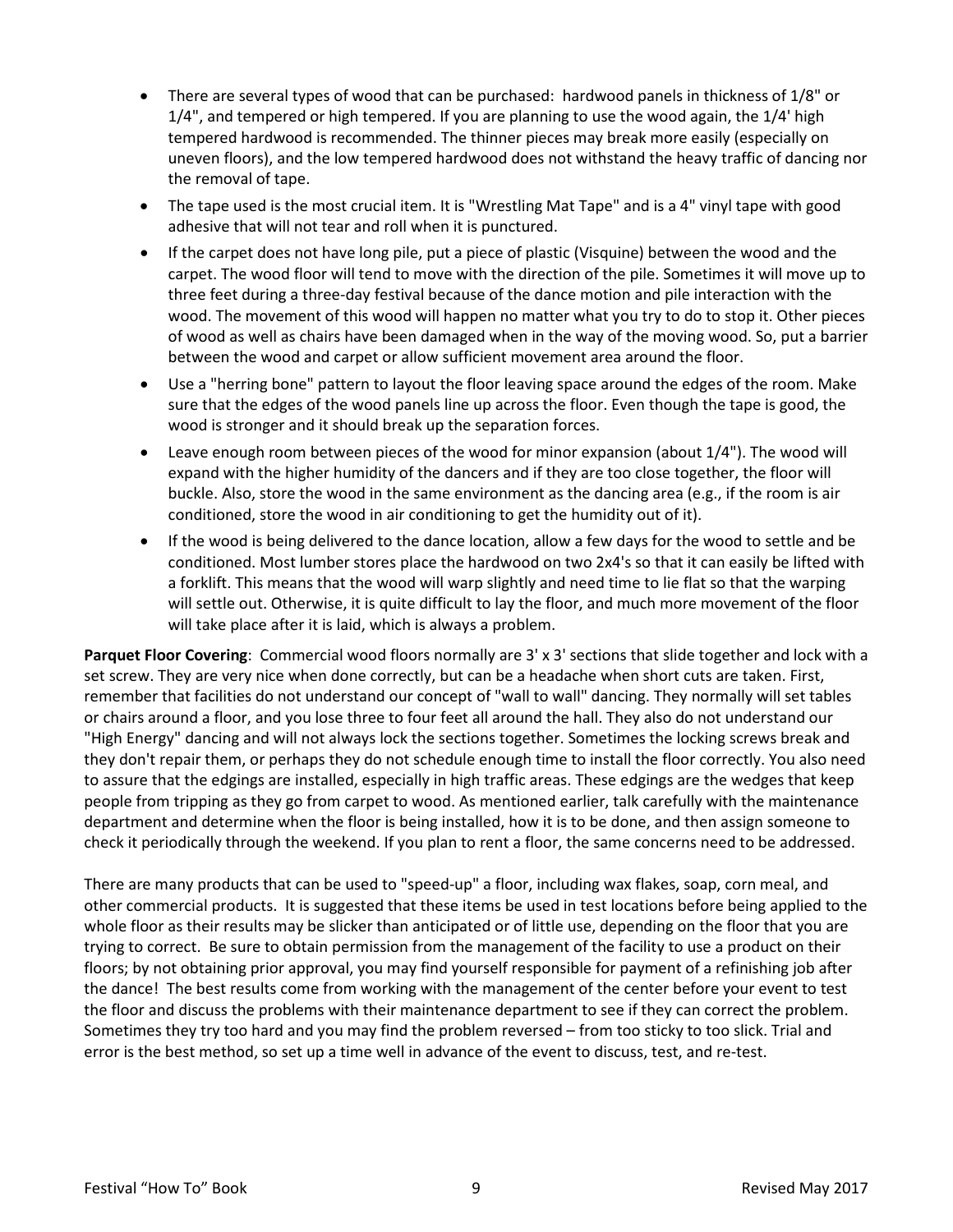#### **SPECIAL ACTIVITIES AND EDUCATIONAL PROGRAMS**

Many festivals like to add special activities within the festival program. These allow dancers an opportunity to rest their feet while enjoying another activity. Some popular activities include:

#### **OPENING CEREMONIES / GRAND MARCH**

Most festivals dedicate a time (usually Saturday evening) for an opening ceremony. This serves as an opportunity to formally welcome the dancers and thank them for coming, recognize the festival committee, introduce the calling and cueing staff, and accomplish any other announcements. Components of an opening ceremony may include:

- Master of Ceremonies: A good MC is important to your opening ceremony. You need someone with a good voice that commands attention, who will keep the event moving along (e.g., is not too wordy or long-winded!), and will make sure all the important welcomes and announcements are handled in an organized and timely manner.
- Grand March: If the festival attendance is sufficient then a grand march is a fun way to kick off the opening ceremony. Participants line up outside a main hall in groups and parade in to march music. The master of ceremonies usually announces each group as they enter the hall. Generally, the state or local association officers lead the grand march, followed by dancers grouped by their clubs within their associations or geographic regions. The festival committee may enter first or last.

The march usually begins with the participants in lines of four (although this may vary depending on your space. As the four-abreast column marches down the center of the hall, each set of dancers is directed at the head of the hall to alternate peeling left and right around the outside of the space. Once the complete group has entered and split around the outside into two columns, the columns meet and march again down the center in lines of eight. The groups of eight then split (if space allows) to circle the perimeter one more time, joining for a final column of 16 dancers down the middle. If there is to be a presentation of colors (see below), then the column will split in the middle and move slightly to each side to open a center aisle.

- Flag Ceremony: Most festivals include the Pledge of Allegiance and singing of the National Anthem as part of the opening ceremony. Some choose to include a color guard presenting the flag; these may be solicited from local organizations such as the Boy or Girl Scouts, high school or college ROTC, military station, or a veterans' organization. The Pledge of Allegiance may be led by the Master of Ceremonies, the General chairman, or another identified participant. The National Anthem may be sung by a dancer, one of the calling staff, or a local singer.
- Welcome and Thank You's: The Master of Ceremonies or the chairman will usually welcome all the dancers and thank them for attending. The chairman will publicly thank the committee members for helping put on a successful event; this may include just a general thank you or introduction of the committee chairs by name. At a minimum, the committee is usually invited to come to the front of the hall to be recognized.
- Announcements: The president of the local or state association may be asked to say a few words, and often the chairman for the subsequent year's festival is asked to speak briefly. Other special words might include things such as an "In Memoriam" moment of silence for dancers lost during the past year, announcement of awards such as a "Dancer of the Year," and so on. Generally, other announcements should be kept to a minimum to reduce the amount of time dancers are standing or sitting around without dancing!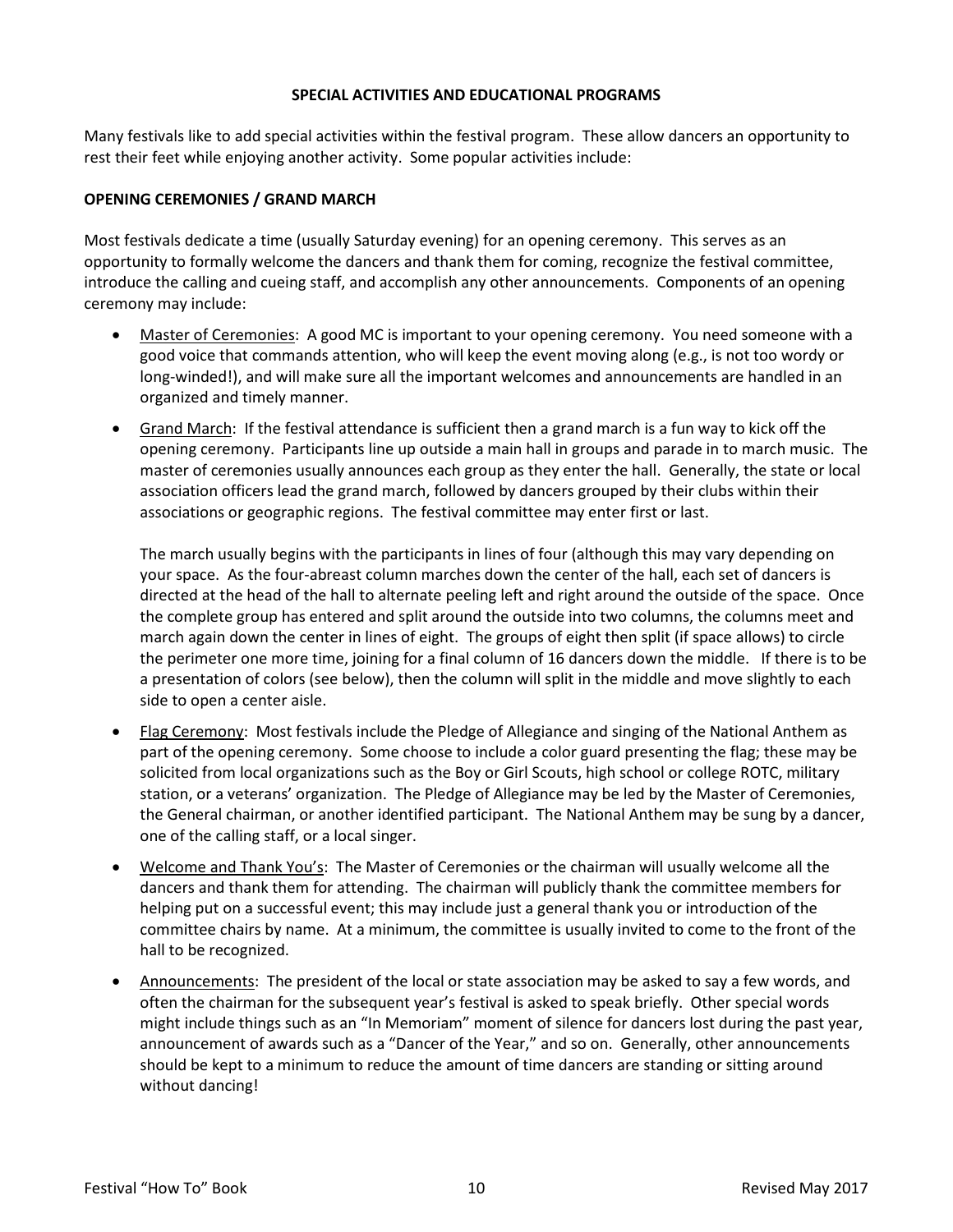• Introduction of Staff and First Dance Tip: The opening ceremony generally ends with introduction of the event's calling and cueing staff. (Staff should be informed in advance if they are expected to be in the hall for introductions.) At this point, the Master of Ceremonies will usually turn the microphone over to the callers for the first square dance tip of the evening. This first tip should be called at the floor level (generally mainstream).

#### **EDUCATIONAL SESSIONS**

Yes, square dancing can be educational! Many conventions and festivals include short educational presentations as another option for dancers. Seminars or panels may explore square dance-related topics such as recruiting new dancers, club leadership, advertising square dancing using media/social media, dancer insurance, and so on. Presentations may also address non-dance topics such as financial planning or gardening! Educational sessions are generally about 60 minutes, and good sessions usually combine a presentation with time for discussion or Q & A.

Schedule your educational sessions at times when dancers are likely to want a break or to have alternative choices. Don't schedule them against your most popular sessions (e.g., an all-singing call hour by a featured caller or a special activity such as hex dancing). Advertise, advertise and then advertise your educational programs some more. There is nothing more disappointing than having an outstanding presentation that no one attends.

# **EXHIBITIONS**

Another way to offer dancers a break is to schedule exhibitions. These may take place throughout the day, during breaks in the evening dance program, or before an evening ceremony. The California Heritage Dancers and similar groups are often interested in traveling to and performing at festivals and conventions within California as well as around the country. Staff round dance cuers and line dance teachers also frequently like to perform a "Showcase" highlighting specially choreographed routines. There may also be local exhibition groups such as cloggers or dance teams that are interested in performing.

Check with your exhibition group contacts to see that you have the necessary sound equipment. Also, consider where and when you schedule the exhibitions – is it a time when dancers are likely to be around to watch? Does the hall have plenty of space? Are there enough chairs or standing room for the audience? Finally, just like the Educational Sessions, make sure to advertise, advertise and then advertise some more.

#### **FASHION SHOW**

Many dancers still enjoy a Fashion Show. Some festivals choose to keep the Fashion Show to more traditional square dance dress while others have added models showing the range of attire frequently accepted in today's square and round dance world (such as prairie skirts for ladies, round dance outfits, club shirts, other western wear). Many Fashion Shows are organized around a theme while some simply invite dancers to model favorite outfits. Your festival can also assist in the promotion of the State Convention as well as other festivals by inviting their chairman or representatives to model the convention or festival outfit. The key to a successful Fashion Show is to have enough models but not too many, and to have a narrator who is upbeat and interesting to listen to. The commentary is important – attendees can see the outfits, so unending detail is not necessary. Good commentary usually includes a few unique highlights about the outfit(s) along with a couple of interesting tidbits about the models themselves.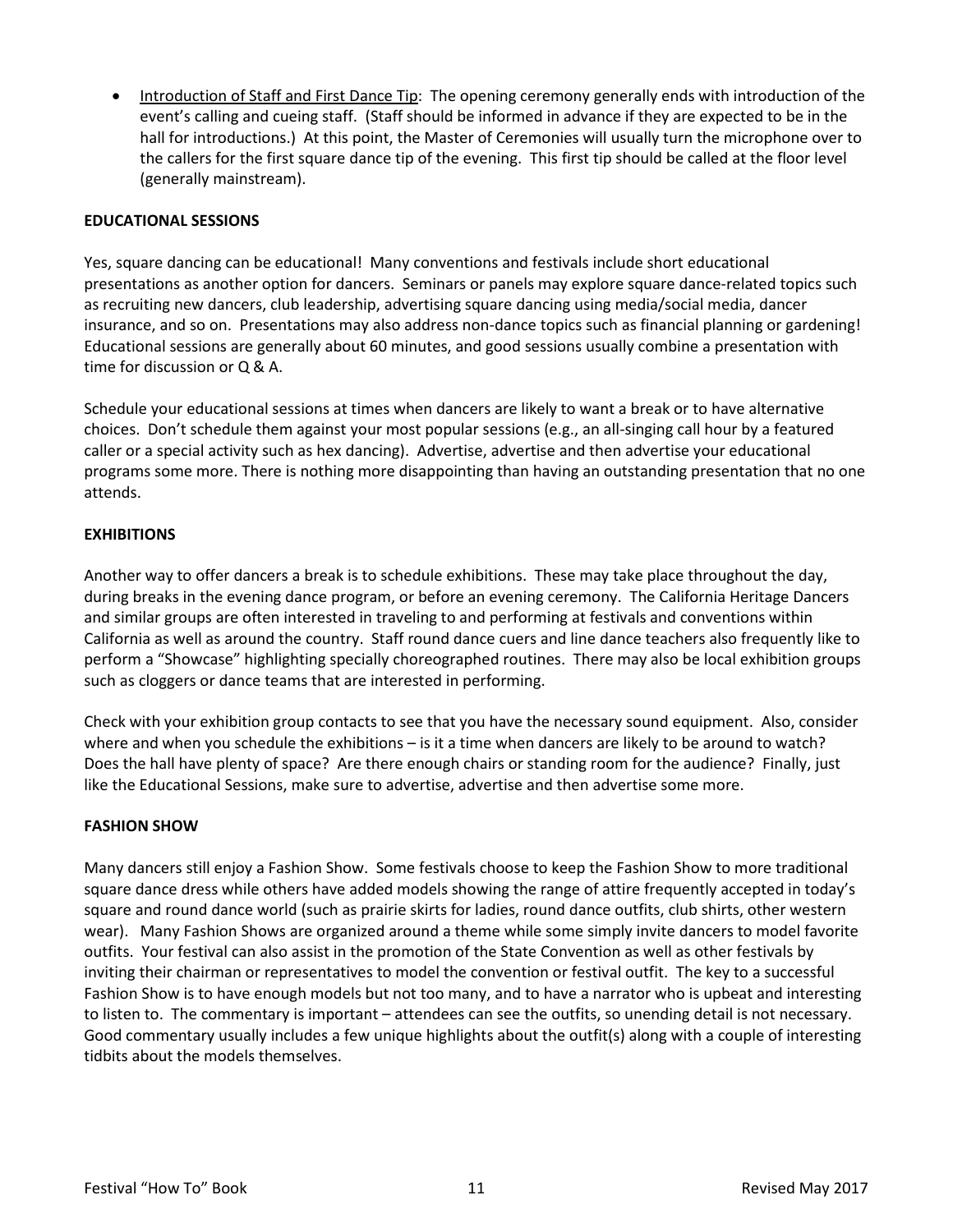Fashion shows typically run from 45 to 60 minutes – too short, and it's not worth the dancers' time; too long, people will leave. Saturday around lunch is a good time for a Fashion Show; dancers are ready for a break and you are not interrupting major dance sessions. Entertainment interspersed with modeling, door prizes, or other activities can break up the show and interest more people. Vendors will often donate door prizes, and some will allow a local dancer to model their clothing (and sometimes buy the outfit for a discounted price).

Plan ahead. Many festivals start soliciting models well in advance. Request all of the information needed for commentary in advance, including the description of the outfit (design, fabric, accessories, seamstress or vendor, unique features or circumstances, etc.) and information about the model(s). Be sure to confirm your models a few days before the event. Let them know when and where they need to gather; whether they need to come dressed or if a dressing room is available; what the order/line-up will be, etc. If you are having trouble locating models for the fashion show, it may be time to consider whether the fashion show concept is viable for your event.

# **SEWING OR "MAKE-IT/TAKE-IT" ROOM**

Given the economy coupled with a diminishing number of square dance vendors, many dancers like to make their own dance attire and/or accessories. A Sewing Room can be as simple as having patterns and experienced seamstresses available informally, to scheduling formal presentations on how to make particular types of clothing or accessories. Sewing Room hosts sometimes collect door prizes from vendors or dancers to give away to those visiting the sewing room or attending particular presentations.

Some festivals have added to or replaced a sewing room with a "make-it/take-it" room. Here, dancers could make patterns, create accessories, enjoy some crafts, or engage in other fun, hands-on experiences.

# **THIS AND THAT: WHAT ELSE MIGHT I NEED TO KNOW AND DO?**

#### **FUND-RAISING ACTIVITIES**

There are a variety of activities you might consider to boost income for your festival. These include:

- Raffles for special prizes or "split the pot" ticket sales (where dancers buy tickets for a share of the money collected). Be sure to check IRS regulations as well as state tax codes as some may affect how you handle these types of activities.
- Auctions such as a silent auction (where bidders write in bids for individual prizes) or a "Chinese" auction (where attendees buy a strip of tickets and drop them in a cup associated with a prize they are interested in). Associations or clubs may donate prize baskets, and prizes can also be solicited from local businesses and attractions.
- Advertisements through a program book or advertising board. Ads can be solicited from local clubs to promote party nights or anniversary dances, from other associations or conventions, from callers and cuers, and from local businesses. Ads can help underwrite the costs of printing a program book (which then serves to provide the dance schedule, highlight special events or activities, offer bios for the calling and cueing staff, and provide a place to thank your committee). Display boards or lighted advertising signs could also be placed in prominent locations (as long as it does not distract the dancers or the calling/cueing staff).
- Grants are under-explored and often overlooked opportunities to support square dancing. Check with places such as the Convention and Visitors Bureau, large trade and/or union organizations, Chamber of Commerce, or merchant associations on what might be available in your area. Also, depending on your event's purpose, medical facilities and insurance companies may have grant opportunities available.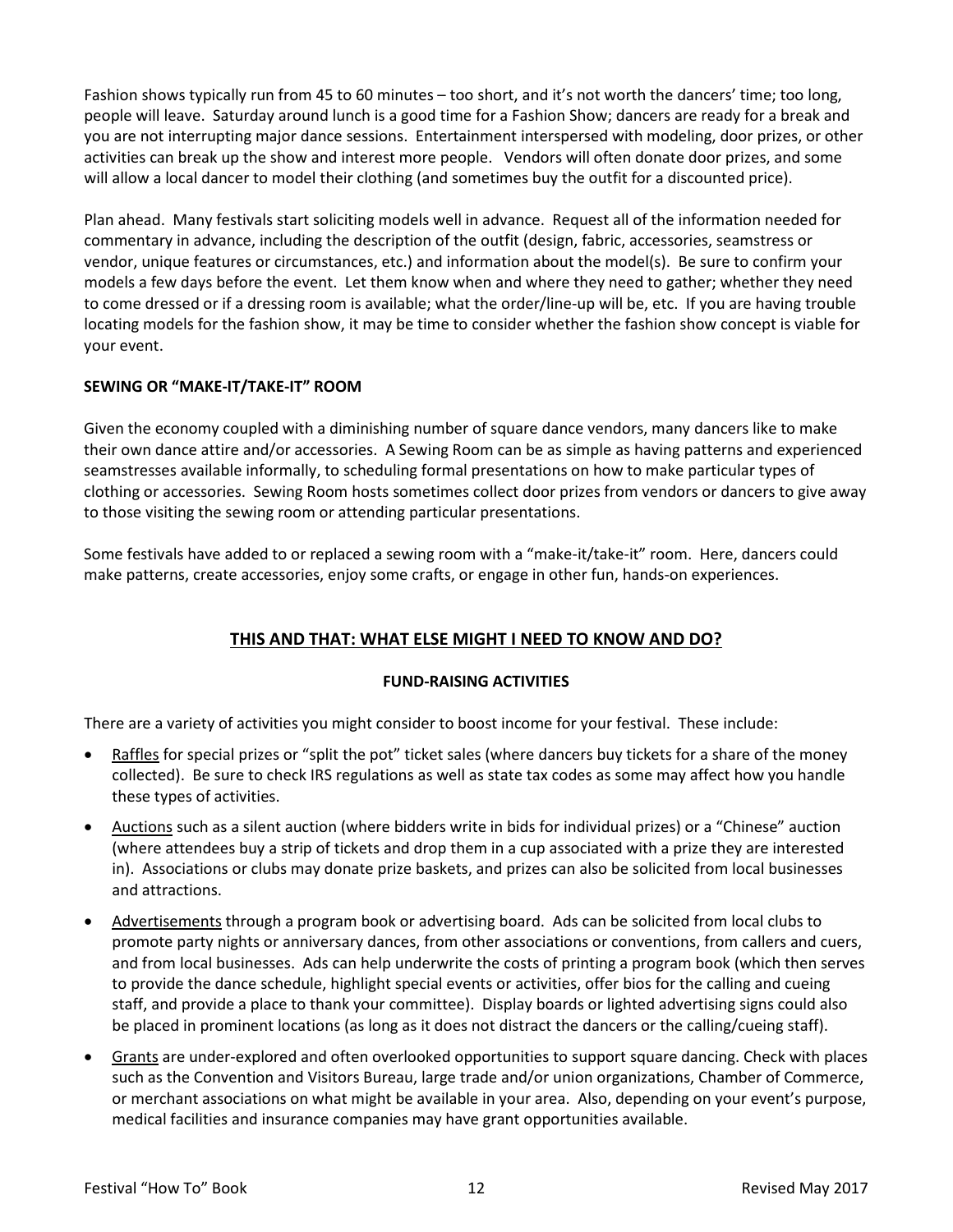#### **VENDORS**

Dancers generally love to shop! Traditional square dance vendors are always popular (clothing, shoes, badges, belts and accessories), but don't rule out non-traditional vendors as well. Check with the major square dance vendors as well as local small businesses. Even dancers who do crafts or homemade jewelry may be interested in renting a booth.

Many of the major vendors will only attend if your registration reaches a high-enough number that they feel will be worth their while. When contacting vendors, be sure to be honest about your anticipated attendance, the nature of their location within the dance facility, and so on. Some vendors will request non-competition clauses in the contract (for example, a clothing vendor that prefers to be the sole clothing provider at your festival). This is something to consider especially if you want to attract a prominent vendor. It is generally good practice to not overbook a particular type of vendor; this allows vendors an opportunity to generate income so that they will want to be a part of your event in future years.

Set your vendor booth size as well as rental prices to be attractive but also profitable for you. Spaces are typically 8'x10' or 10'x10'. Common charges range from \$50 to \$100 per space (note that some vendors may rent more than one space). Consider whether you are being charged by your facility for tables and chairs, and ensure your price covers that. Be sure to have a vendor contract that specifies the size and cost of the vendor booths; the number of tables and chairs included in the booth rental (and the cost for any additional ones); the required deposit amount and time frame for refunds if cancelled; hours for sales, set-up, and break-down; cancellation policies (on both sides – the festival and the vendor); loading and unloading locations; and parking information (including parking fees, RV spaces, etc.). You may also consider asking your vendors if they would be willing to provide a prize (such as a merchandise item or gift certificate) for the raffle or silent auction.

Note that the IRS has ruled that the income from vendor contracts is earned and must be so claimed on your association's income tax return.

#### **FOOD AND WATER**

Dancers need lots of water and plenty of food options. Next to dancing, our dancers love to eat!

**Water**: Check with your facility regarding requirements and options for water. Some facilities may require you contract with them or a designated supplier, while others will allow you to provide your own. As a rule of thumb, you need one or more large water jugs in each dance hall with plenty of cups and a trash can. Small disposable cups are best, but if you have a table available you may also consider paper, plastic, or Styrofoam cups with marking pens available for dancers to write their names or initials. Make sure you designate someone on your committee to monitor the water in order to fill jugs and replace cups as needed.

**Food**: It's great if you can have some type of food on-site. Dancers hate to take any more time than they have to away from dancing. Again, check with your facility regarding requirements and options for food. Some facilities will set up special service such as buffet lines or boxed lunches; others may provide discounts for onsite restaurants or kiosks. If your facility allows, you may also contract with a local provider for lunches or dinner. If you are doing your own or a contract food service, consider how you will sell tickets – will there be an order option on your registration form? Can dancers buy tickets at the door, and if so how much advance notice is required? Will you provide/order extra for walk-ins? Set your prices to cover all costs (including food, beverages, serving utensils, napkins, and the like) and maybe even net a small surplus to help cover overall festival costs.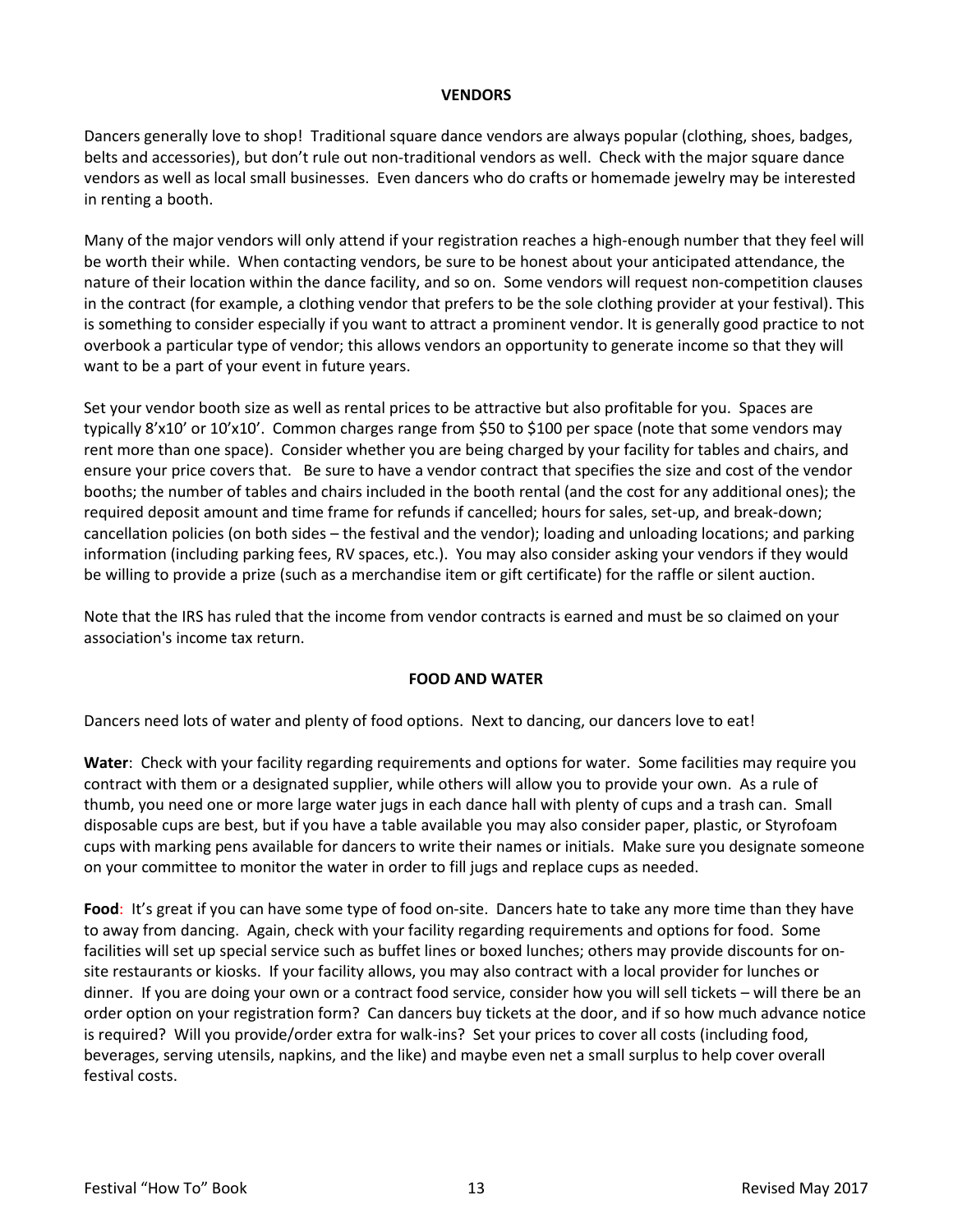#### **INSURANCE**

To assure that your festival is protected from lawsuits and to provide protection for the dancers coming to it, make sure that insurance coverage is provided. The California Square Dance Council (CASDC) participates in the dancer insurance program provided through the United Square Dancers of America (USDA). If your event is sponsored by an association that is part of the CASDC, heed the following steps. Even if you have a different carrier, the steps should be similar:

- Certificates of insurance need to be ordered early. It is recommended that you order your insurance certificate at least six months prior to your festival. You will have to specify all individual halls/spaces that are being used if you are not using the entire facility. Be sure to request the exact wording that the facility requires. Have the facility type up their requirements on their letterhead. Have a copy of your insurance certificate available during your event should you need to provide it to someone asking for proof of insurance.
- To protect your association (and your dancers) from lawsuits, obtain claim forms before the event. Have them available at the festival and have someone familiar with the forms to assist if an accident does occur. If an accident should occur, gather all the data and submit the Accident Report Form to your Association Insurance chairman within 72 hours of the accident. If the injured party does not submit an insurance claim, the insurance company will disregard the accident report, so be sure to fill out the notification and forward it anyway, even if the dancer swears that no claim will be filed. The insurance company will refuse the claim if one is filed later and your Accident Report Form is not on file.
- RVs are not insured. Only the dancer is insured while walking to and from the RV. Caution your wagon master about doing or promising too much for an RV as you don't want to open the festival/association up to liability. RV owners should be responsible for their own parking and set up.
- Vendor supplied food is not covered, however festival activities (breakfasts, etc.) are covered. Please note that some insurance coverage may be voided if alcohol is sold or served at the event.

#### **HOSPITALITY ROOM AND SECURED STORAGE**

Most festivals provide some type of hospitality room. At a minimum, the hospitality room can provide a place for callers and cuers to take a break and get a snack. Sometimes these hospitality rooms are also open to "VIPs" such as committee members, board members, and/or other state or association presidents. A few festivals have open hospitality rooms for all dancers to drop in for a snack. In planning your festival, consider what room you might be able to use for hospitality, and what your policy will be on who can visit the hospitality room. Be sure to post the policy outside the hospitality room (nicely worded, of course) so everyone knows who and what it is for. The hospitality room usually provides a variety of "finger food" snacks (crackers and cheese, chips and dip, nachos, veggies and fruit trays, cookies) along with some type of drinks such as water, coffee, lemonade. If your hospitality room is open to all, you may want to consider strategically placing a donation "kitty" or two.

Callers and cuers usually need a relatively secure space to keep their equipment when they are not calling. This could be a separate locked room or an area blocked off and guarded by designated dancers/committee members. The treasurer may also need a secured area to handle money when preparing cash for deposit or writing checks for reimbursement.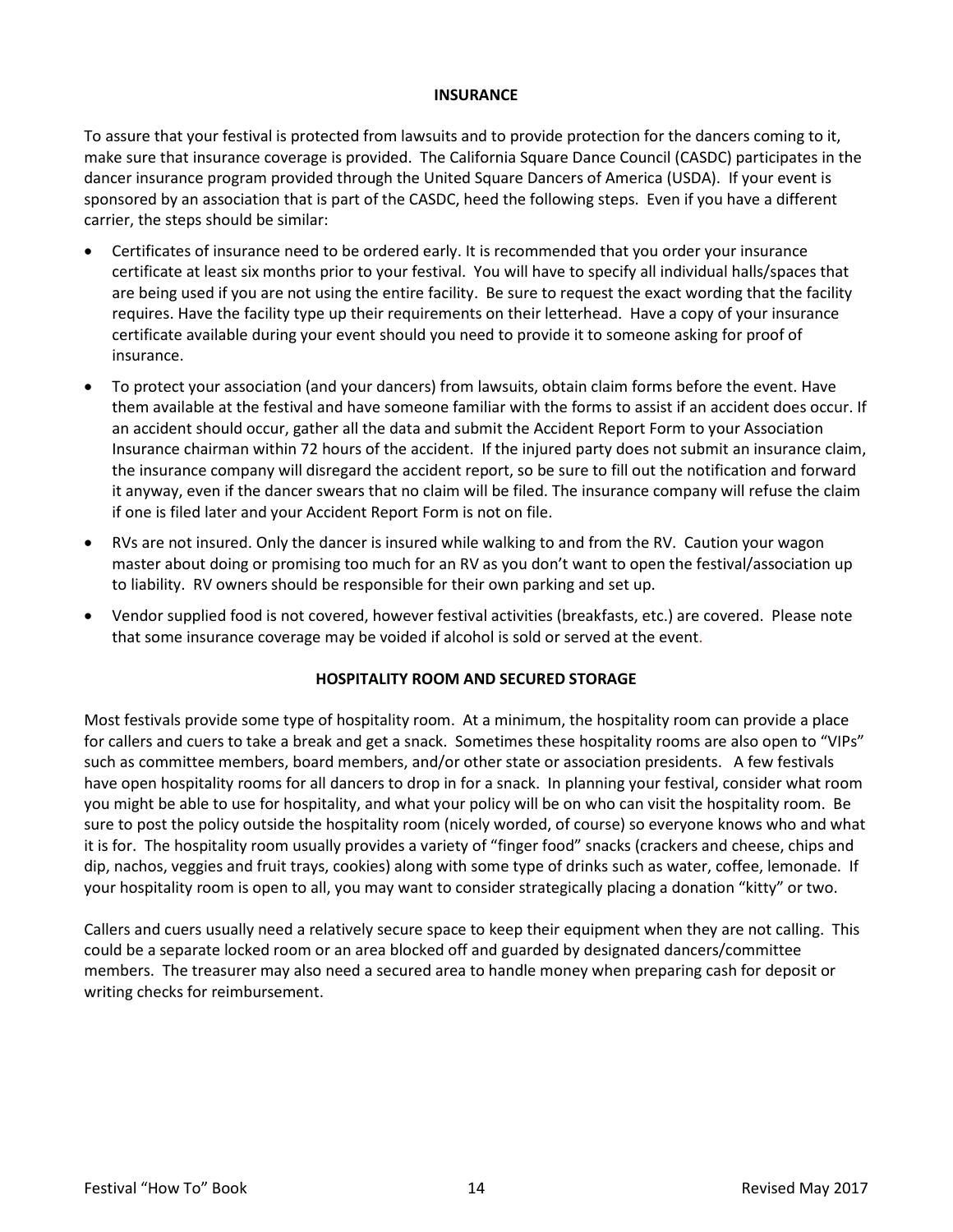#### **BMI / ASCAP**

Local festivals are generally covered under the Callerlab and Round-A-Lab agreements with BMI and ASCAP. Therefore, if you have licensed callers and cuers, your festival does not need additional contracts with either BMI or ASCAP. If you have a caller or callers that do not have the BMI / ASCAP license, then as the promoter of the festival you are responsible for obtaining your own contract. However, if you have a licensed caller in the hall at all times then his license covers the others. There should be a line on your caller and cuer contracts where they provide their BMI / ASCAP license number.

If you have live music you will need additional contracts with either BMI or ASCAP. The rates vary yearly, but normally there is a minimum for the contract or a price per dancer.

Please note that it is UNLAWFUL to hold any dance that does not have a BMI / ASCAP license. The fines are quite high!

# **WANT TO MAKE A DRASTIC CHANGE?**

Many festivals have been run the same way in the same place at the same time for many years. For a lot of organizations, they've found a successful combination and there's no reason to change it! However, if your festival is faltering then you may want to consider a change. What is a major change? Changes may include staffing or programming, dance levels, date, location, theme, or more. Here are a few types of changes:

- Staffing, such as moving from using many local callers to contracting with a few featured callers.
- Type/level of dancing, such as a major reduction in round dancing or an increase in higher-level dancing such as advanced and challenge.
- Location, from simply moving to a new facility (such as changing from fairgrounds to a hotel) or moving to a new area or town.
- Date/time of year, like changing from a fall festival to a spring-time weekend.
- Downsizing, such as changing from a three-day festival to a one-day event, or changing from four different levels of dance halls to just one or two.

Before making a major change, look at data you have collected from both your own festival, over multiple years, to other festivals in your area or state. You may want to see whether festivals with local callers are doing better or worse than those with featured/national callers. You may want to track which halls/levels have larger or smaller numbers of dancers, either overall or at specific times. You may need to look at a cost/benefit analysis, such as how much your halls are costing compared to your number of dancers.

Be very careful in making major changes to your festival. There are times when major changes have to be made but keep in mind that many people – whether within your association or outside of it – do not really like change and may not be supportive. You may need to go slow to go fast – solicit ideas and opinions, get dancers from throughout your association invested in the festival and the need for change, keep people informed and involved. As a rule of thumb, it takes at least three years to recover from any major change. In other words, attendance may drop for up to three years before it returns to where it was prior to the change or even gets better. If your festival is in a bad situation now and you make a major change, the whole organization must be behind the change for any hope of recovery. This means that a major selling job must take place to get you back to the place where you started. If you really have to make a major change, then you may want to consider a new name and theme for your festival. This way, the people who have not supported you in the past may look at this as a new festival, and those that have always supported you do not expect the same type of festival. This helps eliminate disappointment.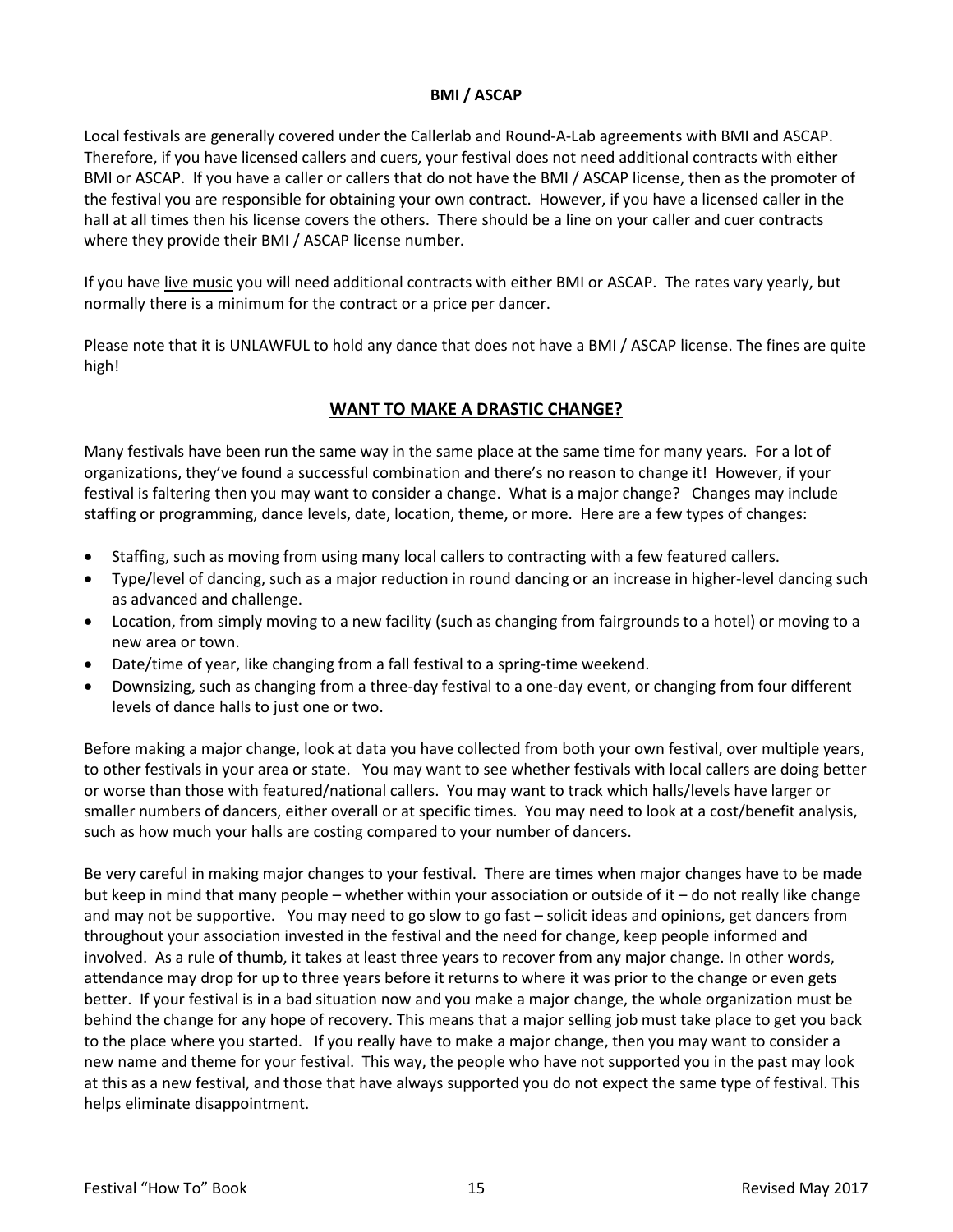# **CLOSING THOUGHTS**

#### **PLAN FOR THE UNKNOWN!**

Do your best to think about possible contingencies and make back-up plans. What will you do if a caller or cuer cancels or doesn't show up? What are you going to do if it rains and you have outside activities? What will you do if the power goes out? Who do you call if your halls aren't opened on time? These are just a few of the things to think about in advance – plan for the best, but prepare for the worst!

#### **DURING THE EVENT**

**Who's in Charge:** There should be a key person available at the festival at all times to answer questions. This is probably the General chairman, but there should be one or two others identified as well. The information or registration table should be able to contact the designated person(s) at any time throughout the event. There is nothing more frustrating to volunteers or dancers than to hear "we don't know," or "we'll have to wait until the chairman arrives to get an answer."

**Announcements from the Stage:** Generally, your participants are there to dance and don't want to hear a lot of talking. However, you may wish to have some brief announcements made from the stage – just make sure they are replicated across all of the halls as appropriate. These might involve reminders about special activities or your silent auction, cut-off times for food or raffle tickets, "heads-up" calls when educational program sessions or other events are about to start, and – towards the end of your festival – promotion of early bird or preregistration prices for the next year's event. If you are asking callers or cuers to make these announcements, be sure to give them the information in writing so the details will be correct and consistent from hall to hall.

**Data Collection**: You may want to ask your committee members to collect some data during the event. Important information for future festivals includes:

- Hall counts: You may wish to record counts of the number of dancers in your halls at different times of the day and for different types of events. For example, how many dancers are in each hall first thing Saturday morning? How many dancers showed up for the plus workshop or the hex hour or the phase 5-6 round dance teach? How many dancers were in the hall when Joe Blow called vs. Jane Doe?
- Peak times for door registration: Knowing when dancers show up to register at the door will help subsequent festivals plan appropriately for the number of volunteers and forms they need at different times of the day and weekend.
- Participation in special events and activities: Ask your educational program hosts, your exhibition chairs, your fashion show and sewing room coordinators, and others to record attendance at each session. This could be done via sign-in sheets or a simple tabulation chart.

#### **AFTER THE EVENT**

Fairly soon after your event ends, you will want to arrange a wrap-up meeting and conduct an evaluation process. This should take place soon enough that folks don't forget what happened, but after the majority of your final budget figures are available. Generally, each committee chair should develop a brief written report summarizing their areas of responsibility, what went well, what issues arose, and what might be done the same or differently the next time. These can be compiled and provided to the next year's committee as well as maintained as a cumulative record. At a wrap-up meeting, have each committee chair share their findings, discuss the "plusses" and "minuses", and make recommendations for the next year.